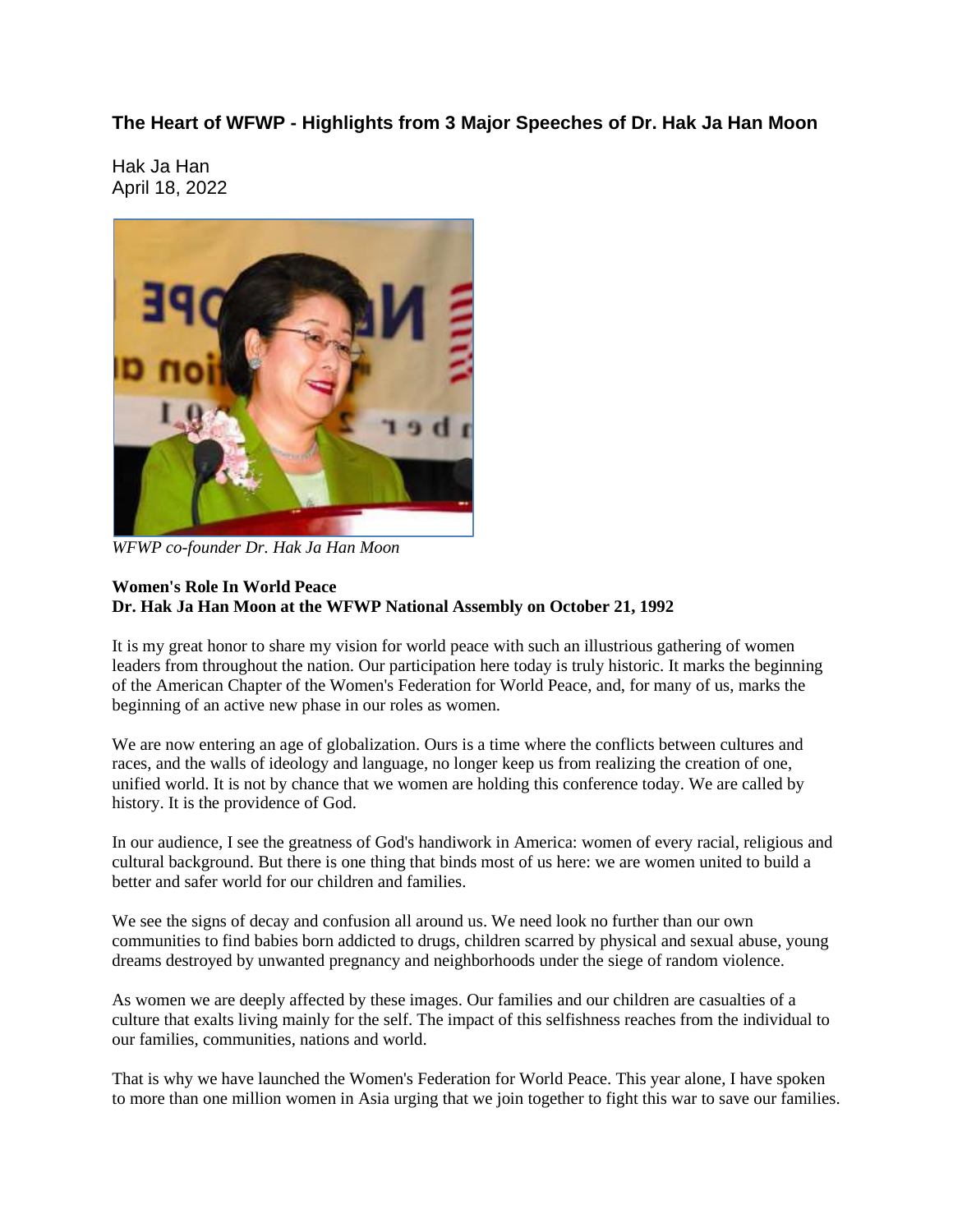As women we reject the ideologies of the past that have oppressed humanity. We are all united in our desire to banish war, oppression and exploitation from this world, and to hasten the anticipated future of true freedom, peace and prosperity.

To Continue reading Click here

#### **The Hope For Humanity Comes From Mothers Dr. Hak Ja Han Moon on the 10th Anniversary of WFWP on April 10, 2002**

Moreover, WFWP is not an organization for the recovery of women's rights, and is fundamentally different from such women's organizations that exist chiefly to influence men. Such organizations seek primarily to expand women's rights, to promote equality of the sexes, or to improve working conditions for women and are, for the most part, external, political, and confrontational in nature.

According to Reverend Moon's teachings, women do not exist to confront or struggle against men, but rather they exist as individual embodiments of truth, representing one side of the two aspects or dual characteristics of the invisible Creator, God. In other words, women represent one aspect of God's internal and external characteristics, and the one aspect of God's original masculinity and femininity.

According to the principle through which God created the universe, all things exist in couples, as an initiating subject and a responsive object team. A woman is thus a whole and perfect partner through whom a man can achieve harmonious unity in the ideal of God's principle.

Likewise, a woman does not exist to be a man's assistant or simply an object of his protection, but rather is an independent entity who completes a man by standing in a position that represents the other aspect of God. In the ideal of true love, a woman exists as a man's noble partner, as the recipient who can reciprocate his love. From the perspective of value, a man and a woman are equal.

To read the whole speech click here.

#### **Women As The Turning Point For Peace And The Abel Women's UN Dr. Hak Ja Han Moon on the 20th anniversary of WFWP USA on October 27, 2012**

WFWP is an organization compelled by maternal love. We have achieved remarkable growth and development through promoting the establishment of families centered on true love. Its extensive educational programs and worldwide volunteer activities are aimed at elevating the status of women. These activities have contributed to the alleviation of international conflicts and have excelled at promoting reconciliation.

In September 1993, after only one year of active service, I was invited to give an address at the UN headquarters in New York; and then, after three years of sincere investment and hard work, the Women's Federation for World Peace was approved by the United Nations' Economic and Social Council as an NGO in General Consultative Status, which is the highest status given to an NGO by the United Nations. Since then, our status has been approved continuously at the reevaluations held every four years. I am confident to say that these reviews reveal and endorse our true value, based on our activities and achievements. Among the more than 3,500 NGOs affiliated with the UN, only 140 have received the General Consultative Status that WFWP has achieved.

To read the whole speech click here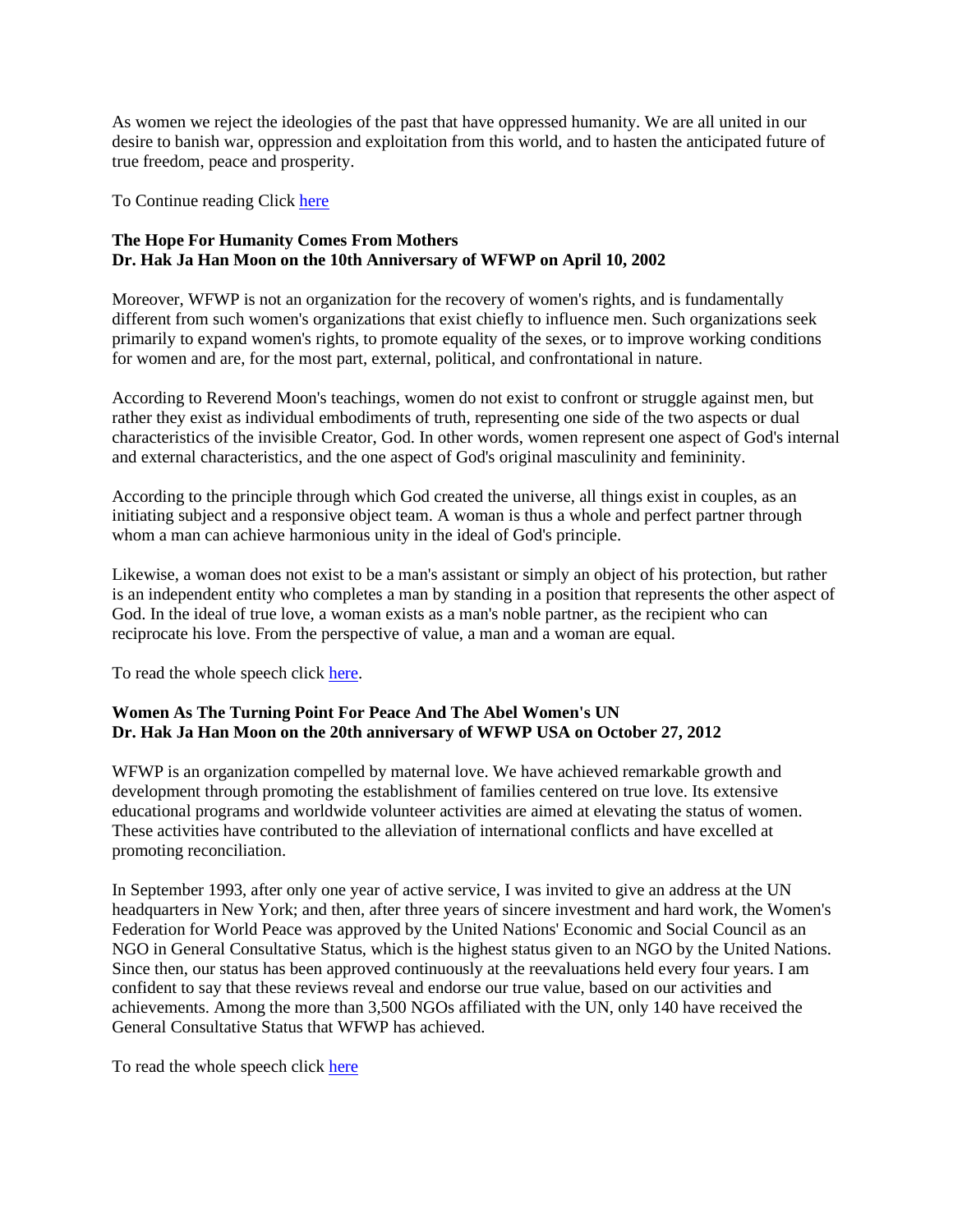

GET INVOLVED CONTACT ABOUT US WHAT WE DO NEWS





## WOMEN'S ROLE IN WORLD PEACE

October 20, 1992 · Dr. Hak Ja Han Moon



*The founder of WFWP, Dr. Hak Ja Han Moon*

It is my great honor to share my vision for world peace with such an illustrious gathering of women leaders from throughout the nation. Our participation here today is truly historic. It marks the beginning of the American Chapter of the Women's Federation for World Peace, and, for many of us, marks the beginning of an active new phase in our roles as women.

We are now entering an age of globalization. Ours is a time where the conflicts between cultures and races, and the walls of ideology and language, no longer keep us from realizing the creation of one, unified world. It is not by chance that we women are holding this conference today. We are called by history. It is the providence of God.

In our audience, I see the greatness of God's handiwork in America: women of every racial, religious and cultural background. But there is one thing that binds most of us here: we are women united to build a better and safer world for our children and families.

We see the signs of decay and confusion all around us. We need look no further than our own communities to find babies born addicted to drugs, children scarred by physical and sexual abuse, young dreams destroyed by unwanted pregnancy and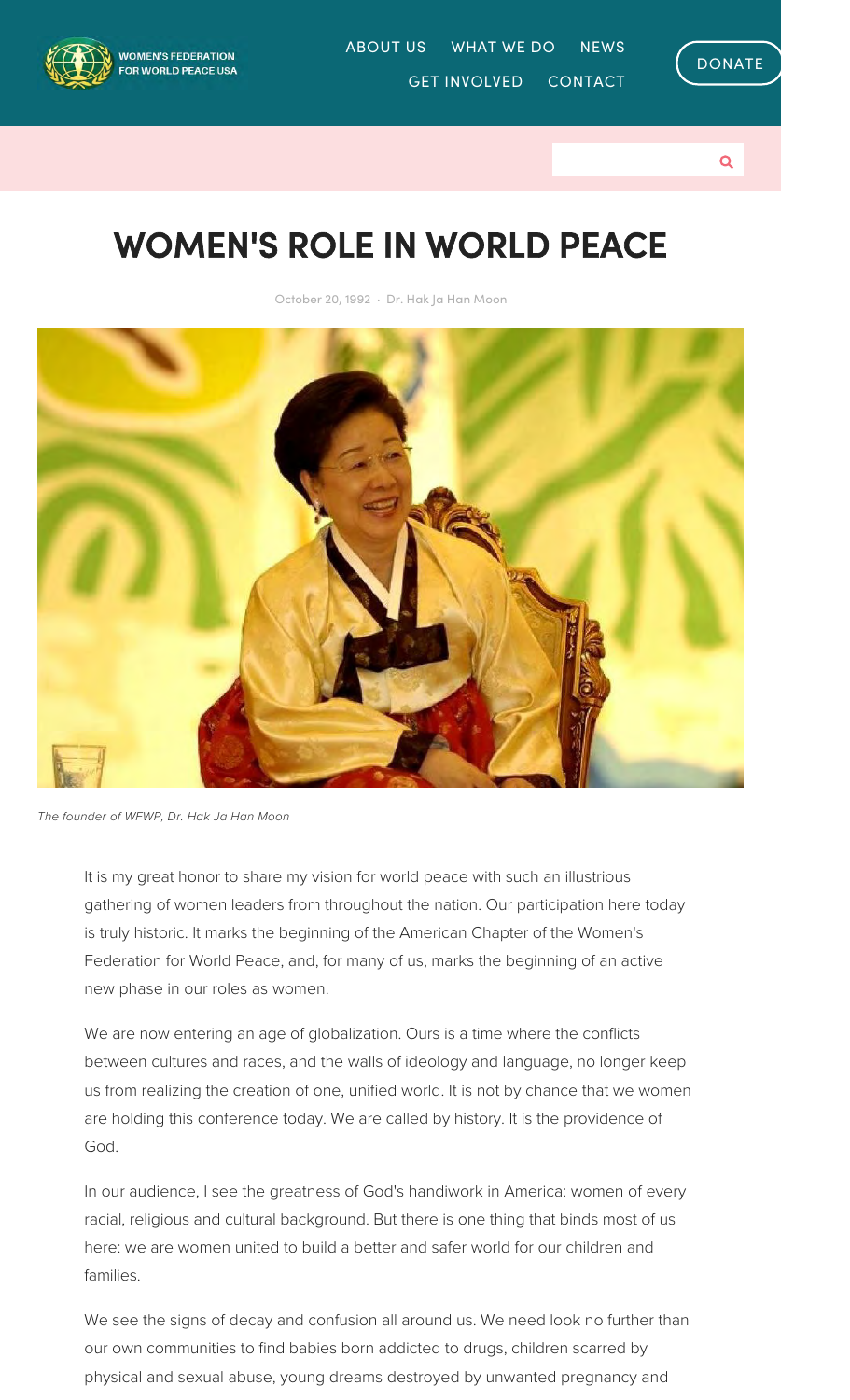neighborhoods under the siege of random violence.

As women we are deeply affected by these images. Our families and our children are casualties of a culture that exalts living mainly for the self. The impact of this selfishness reaches from the individual to our families, communities, nations and world.

That is why we have launched the Women's Federation for World Peace. This year alone, I have spoken to more than one million women in Asia urging that we join together to fight this war to save our families. As women we reject the ideologies of the past that have oppressed humanity. We are all united in our desire to banish war, oppression and exploitation from this world, and to hasten the anticipated future of true freedom, peace and prosperity.

During this historic age of transition, my husband, the Reverend Sun Myung Moon, and I have advocated Godism in our efforts to overcome the forces of oppression. It is my belief that our efforts have played a role in the demise of the cold war era. Today, I would like to introduce a philosophy that advocates that we rise above racial, religious and national barriers to heal this world. This philosophy is called Godism.

How, then, is a world of true freedom, peace, and prosperity to be achieved? To know this we must first start by understanding God and His purpose of creating the universe.

Originally, God created an object of love in order to feel joy. To create one masterpiece, a sculptor, for example, works day and night, investing his youth and all his strength. Where does this heart of such a sculptor come from? It comes from God, who has the same desire in wanting an object of love through which God can experience joy.

If we look at the physical world, we can see that everything has an inherent duality. Minerals, plants, animals and people all exist in pairs. This is so that each being has an object with which to interact. In the mineral world, there is the action between positive ions and negative ions. In the plant world, we have the relationship between stamen and pistil. Likewise, in the animal world, we have the relationship between male and female. God created all things with a reciprocal partner so that all levels of creation would experience joy and love. At lower levels, the expression of God's love takes the form of harmonious laws of physics and natural instincts. At the highest level, God's love is expressed through the dynamic loving relationship between a man and a woman.

#### My dear friends!

We all have loving husbands and loving wives, don't we? How much do we love our spouses? If someone offered you a fortune for your loving husband, would you give him up? Is there a husband who would exchange a loving wife if he were offered a crown? When I asked my husband this question, he looked me in the eyes and said lovingly, "Not even for the world." What it all comes down to is that man was born for the sake of woman, and woman was born for the sake of man.

Who, then, is God's partner of love? It is the universe centered upon God's sons and daughters. In other words, God created the universe so that He could reciprocate and experience love.

### LIVING FOR THE SAKE OF OTHERS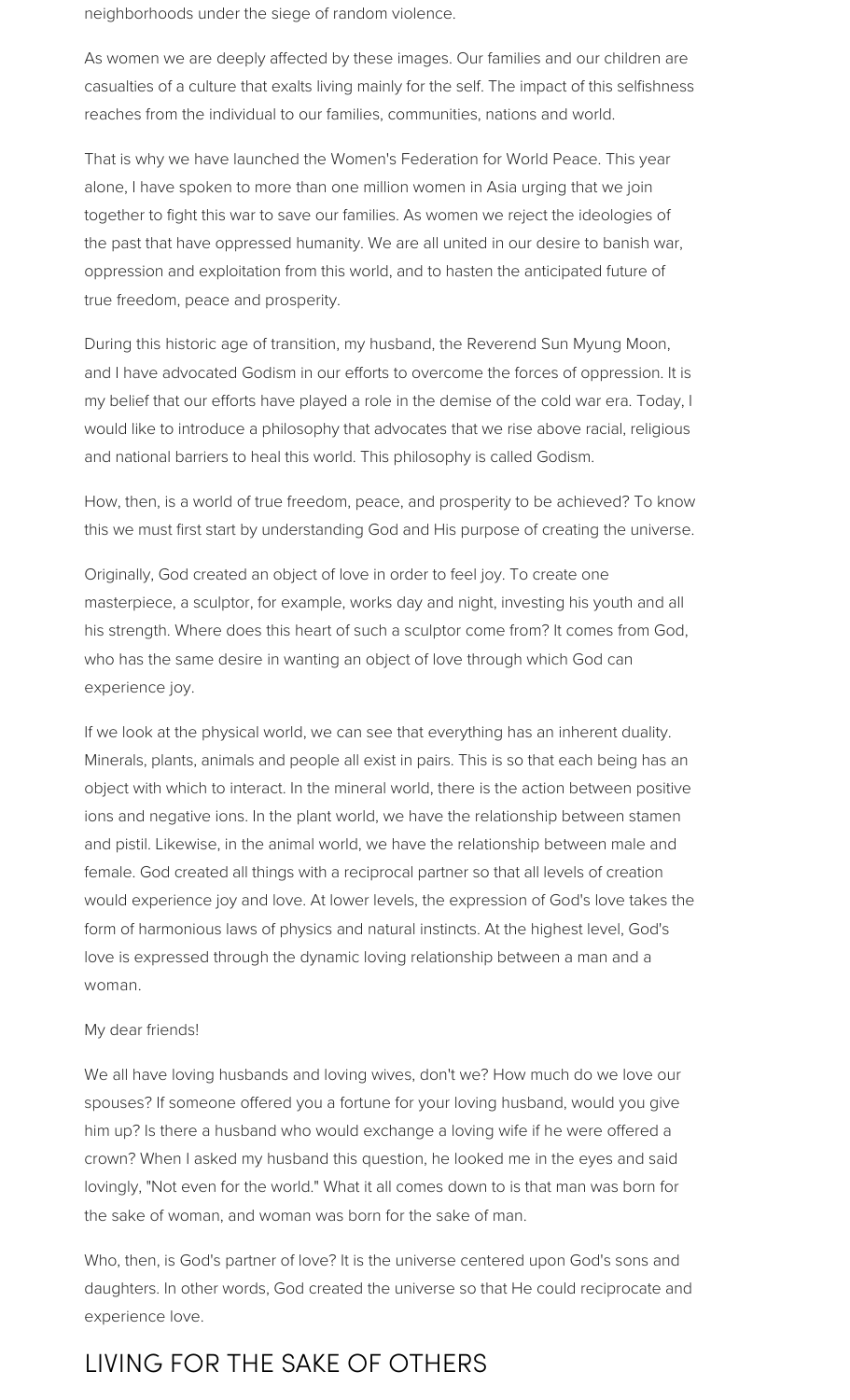Moreover, if God created the universe for the sake of love, it is important to understand the nature of God's love. In our world today, we use the word love in many ways. I have heard some say that they love chocolate, or that they love to dance. The often heard expression, "I love you", no longer refers to everlasting love. How often has "I love you" turned into "I want a divorce" in our society today? This kind of limited or self-centered love is not God's love.

God's love is true, selfless and unchanging. True love is the act of giving without the condition of receiving. When God created us, He invested one hundred percent of everything He had again and again. The reason why God wanted to invest Himself completely is because He wanted His object of love to be better than Himself. The act of living for others means that you give one hundred percent of yourself until there is nothing left to give. Only then will the love of your object rush back to fill the void. An example of this is the earth's atmosphere. When a low pressure system forms, air moves in from a high pressure system. The air starts circulating, and can even result in a hurricane. In other words, it is the complete rendering and sacrificing of yourself for the sake of others that produces a vacuum, which will be the very source of tremendous power when God replenishes you with His love.

God's true love is such that though He loves and loves again, or gives and gives again, He does so unconditionally and unconsciously. If you consciously remember what you have given, then you will begin to calculate how much giving is enough. And if you decide that you have given enough, then love cannot continue eternally. Love flows perpetually only if it is given unconditionally.

If your mind and body become one centered on true love, then each of you will become God's companion of love, and will assume the position of God's eternal object. Moreover, you will come to inherit the eternal love of God.

God created the first humans, whom the Bible calls Adam and Eve, to achieve true love and to serve as a paradigm for ideal human relationships. These relationships can be likened to a vertical line that bisects a horizontal line. In this model, God is positioned at the top of the vertical line, and Adam and Eve are positioned at opposite ends of the horizontal line. The point of intersection of the vertical and horizontal axes symbolizes true love, where God, Adam, and Eve meet in a harmonious relationship.

God is the parent of vertical true love, and Adam and Eve are the parents of horizontal true love. If we are born of the love, life and lineage of God, our Heavenly Parent, as well as of our earthly, physical parents, then our minds are vertically connected to God while our bodies are connected to the horizontal, physical realm. More importantly, when our "vertical self" and our "horizontal self" are unified, we become the true love companion of God.

If humanity had matured according to God's will and inherited God's absolute, unchanging love, then our history would not have been a history of war, bloodshed, and misery. Instead, it would have been a history of harmony and peace.

As God's true love companions, we can communicate freely with God and feel everything God feels. Our minds and bodies will resonate in unison with the original heart of God. From this principle of "resonance," or communal oneness, we can say that God's love is my love, God's life is my life, God's lineage is my lineage, and God's creation is my creation.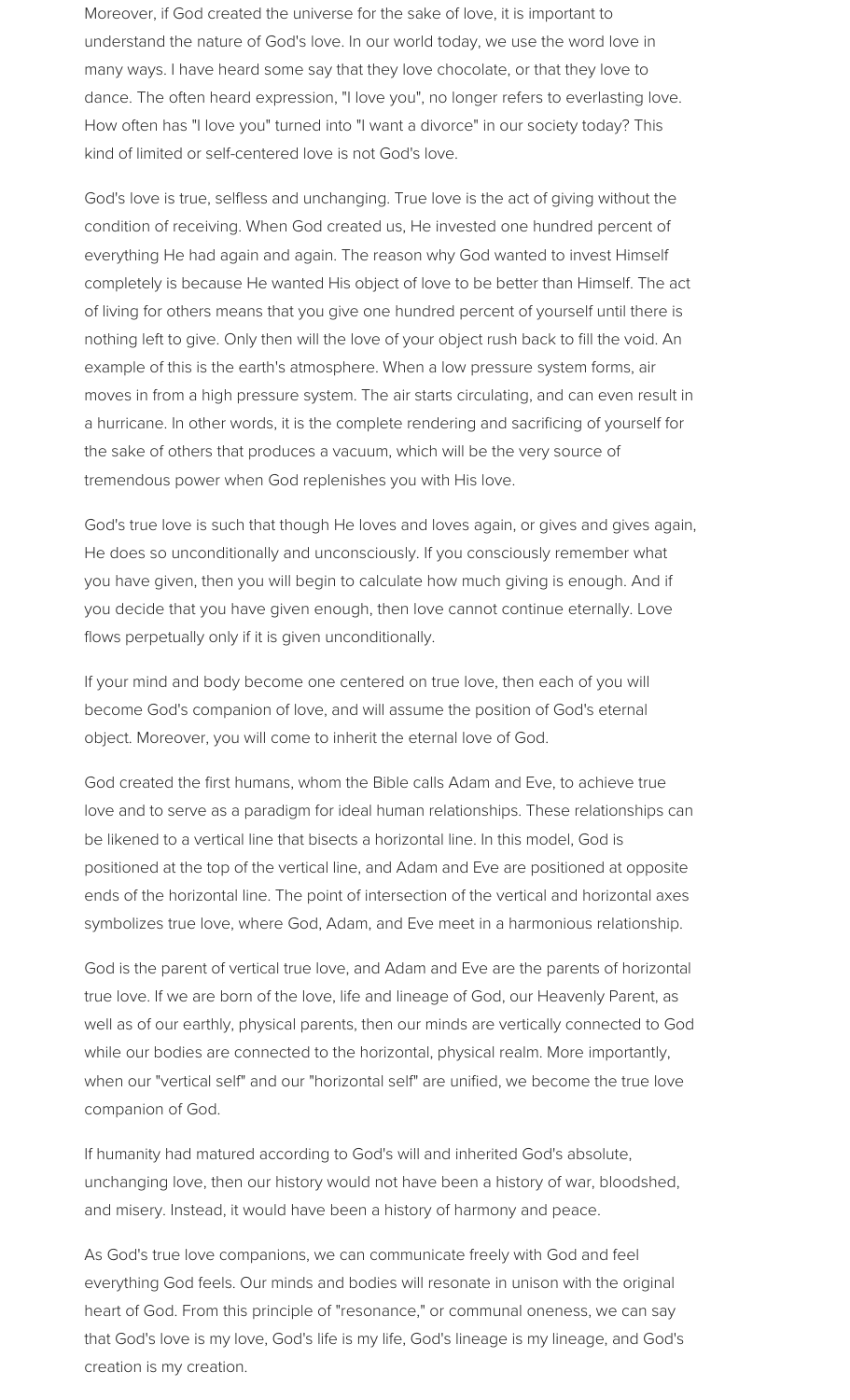## THREE ATTRIBUTES OF TRUE LOVE

True Love contains the three great attributes of "inheritance", "participation", and "equality". Thus, if you truly love God as He loves you, then you can possess what God possesses, you can participate in everything that God does, and you can share in God's infinite value. Take, for example, a poor man who did not have the means to get an education. If he is married to the President of the United States, and they are a loving couple, then what belongs to the wife belongs to the husband. He has the right to participate in his wife's affairs. Moreover, because the husband and the wife each love the other more than themselves, they are equal in value.

Ladies and Gentlemen, which do you think comes first, love or life? A person's life is conceived from the ideal of love, therefore, it is love that comes first. The essence of life is love and life is the embodiment of love. Thus, life, from the moment of conception, has infinite value and should be lived for the sake of others.

If we claim that our lives are to be lived only for the sake of ourselves, and for no one else, then we would never experience love. True love starts only when we sacrifice ourselves for the purpose of loving others. This is captured by the classic Charles Dickens tale in which Mr. Scrooge, who, despite all his riches, was never able to experience joy until he learned to live for others. When Mr. Scrooge sacrificed himself for the sake of his community, he became the initiator of love among his neighbors. Likewise, when a person sacrifices herself for the sake of her family, she becomes the initiator of love in her family.

When we sacrifice ourselves for the sake of others, it may seem as if we will lose everything, but actually the opposite is true. Not only do we become the subject and master of love, but we also transcend to a higher realm of love.

It is the principle of love that the more we sacrifice for the sake of others, the higher our level of love becomes. When we sacrifice ourselves for a greater purpose, we will not simply be absorbed by it, but rather will come to hold a central position within the greater purpose where a higher level of love will be realized. A good example of this principle of love can be seen in the history of Christianity. The very reason that Christianity became a religion of resurrection lies in the fact that its principal teaching extols the virtue of sacrificing oneself for the sake of others. Jesus himself practiced this very principle of love. Even as he was being sent to die on the cross, his heart of sacrifice and love was captured by his last words, "Father, forgive them for they know not what they do."

Jesus' life was the paradigm of God's true love. His life of love and sacrifice resulted in the attainment of a higher level of life for many Christians around the world.

Another example of this principle of love is our beloved Mother Teresa. She herself may be small and fragile, but as a woman of God, living for the sake of others, she becomes the strongest of all. The reason is that if a woman loves and gives one hundred percent to others, then God's love will fill up the vacuum that is left after she has given everything, and the power of God's love will replenish her. Thus, if a woman resembles God and becomes the subject of love, a tremendous force will be unleashed and the power of that love will give life to the family, to the nation, and to the world.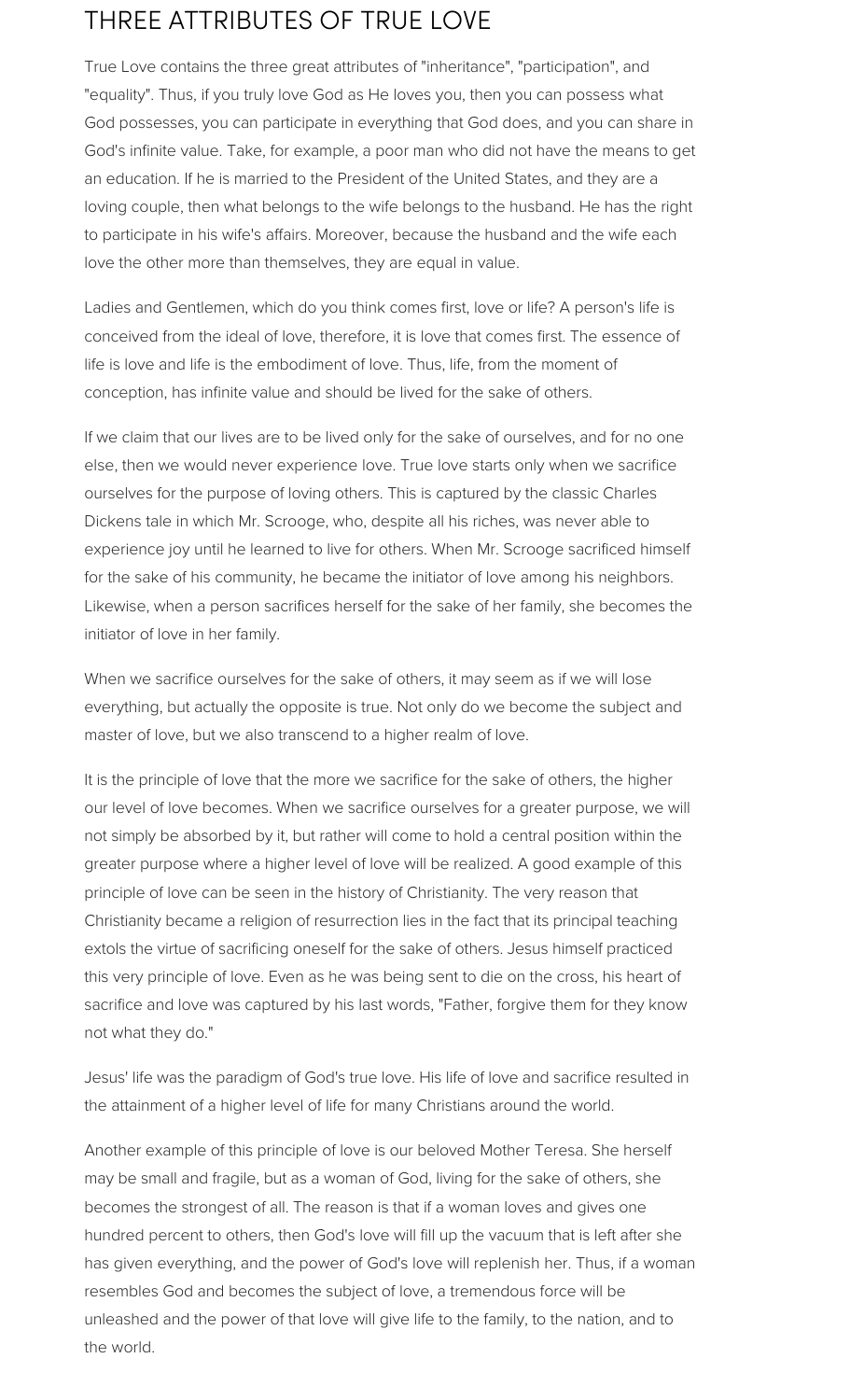Last year, in November, my husband and I traveled to North Korea a Communist society closed to the outside world. There we met Kim Il-Sung, the president who has ruled that nation for 40 years.

Forty years ago, before we were married, my husband spent nearly three years in a Communist labor camp for preaching the word of God in North Korea. Since that time, my husband has been in the forefront of the effort to educate people about the error of Communist ideas and the tyranny of Communist governments. Because of this work, the North Korean government did its best to propagate misinformation about my husband and even threatened his life on several occasions. But Reverend Moon and I felt called by God, and went to North Korea, relying only on God's protection. We put into practice the words of Jesus, "For those who want to save their life will lose it, and those who lose their life for my sake will save it."

We preached God's truth to the Communist rulers of North Korea for the first time in that nation's history. Furthermore, we told Kim Il-Sung that "the unification of Korea can only be brought about through the ideology of Godism." In reality, we put our lives at risk by speaking out so boldly. Nevertheless, we were willing to sacrifice everything for the reunification of our homeland. It is precisely through the power of true love that one gains the ability to conquer even hell.

## GOD'S STRATEGY OF LOVE

Throughout human history, God's strategy for the salvation of humanity has always been the way of true love. Satan, on the other hand, uses force, for he does not possess the capability of true love. God's strategy is to receive the first blow but ultimately emerge victorious, while Satan's way is to strike first, but lose everything in the end.

Look, for example, at the First and Second World Wars, and the third world war between the ideas of Communism and the free world. In each case, the side of evil was the aggressor, and in each case the evil side was defeated. God is omnipotent, and has the power to strike and take back what is His at will. God, however, does not do so because to strike first is not the way of true love. God always remains true to the principle of love. God works patiently to win the world back by continually pouring out His love and by allowing those who are closest to Him to suffer for the sake of the world. God has deep compassion for those who are persecuted for doing His work. Being persecuted for doing God's work is one way to inherit God's blessing.

The history of the prophets shows us this principle at work. The prophets who came to teach the word of God should have been revered and honored as great teachers, but instead, they were bitterly persecuted and wrongfully beaten. Some of them have even lost their lives at the hands of their accusers. But do you know what happens in the end to the beaten and persecuted prophets? They eventually receive all that they had lost and more. Moses was driven into exile by the Pharaoh of Egypt. Confucius and Mohammed both received heavy persecution during their lives. Joan of Arc was burned at the stake, and Jesus was crucified as a criminal. But as time passed, history revealed their greatness as men and women of God. God has let my husband and me experience this many times in our lives. My husband is one of the most persecuted religious leaders of our time, yet God has allowed us to prosper.

If we truly come to understand God's heart, we would never seek revenge on our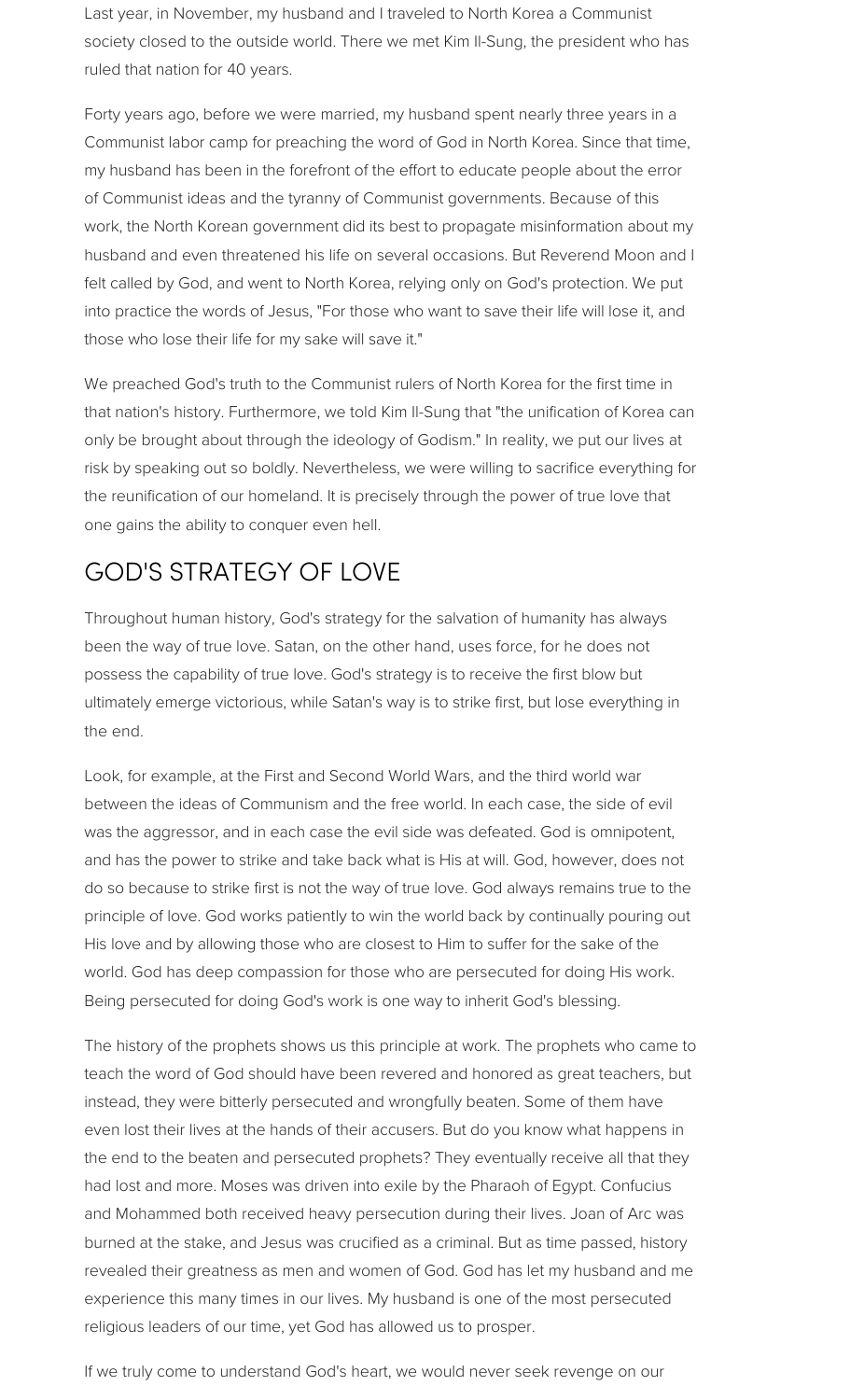enemies. On the contrary, we would move heaven and earth to help them. By embracing and becoming one with your enemy centered on love, you will come to stand in front of the gates of the Kingdom of Heaven. There, God will be moved to tears. He will exclaim, "You are just like Me!" and He will be overcome with joy. This is the secret behind the words, "Love your enemy." No amount of money, power, or knowledge can ever match the infinite power of true love. Moreover, God knows that even His enemies have parents, spouses or children who still love them. Since God Himself has gone through the valley of tears, He understands the loving hearts of His enemies' families, and so withholds His punishment.

## TRUE LOVE, TRUE LIFE, TRUE LINEAGE

God has true love, true life and true lineage. Since we originated from God, we also have true love, true life and true lineage. Centering on the true love of God, we were born to achieve a perfect union with God through the ideal relationship between parent and child. Just as the mind and body of God are naturally unified through true love, the mind and body of men and women also should have been naturally unified.

Because of the fall, however, humankind has inherited Satan's love, life, and lineage. Satan seduced the first man and woman and prevented them from harmonizing their mind and body centered upon true love. This is why our body, controlled by Satan, fights with our mind which is on God's side. The self-centered love that we see around us today does not originate from an individual's mind but from his body. The mind was to represent heaven as the subject over the body, but the body has become another subject, centered on Satan, challenging our mind.

This is why religion teaches us to overcome the self-centered desires of our physical bodies through fasting, sacrifice, and service. Moreover, religion teaches us how to strengthen our mind through constant prayer, faith and devotion. Guided by religion, an individual can develop the ideal harmony of mind and body, and live as an enlightened being of true love. Philosophy, knowledge or conscience alone is not enough.

How, then, did Satan prevent man's mind and body from becoming one with God's ideal? The Bible tells us that Adam and Eve disobeyed God by eating the fruit of the Tree of Knowledge of Good and Evil. What part of the body, however, did Adam and Eve cover after they had eaten the fruit? If they were ashamed of eating the fruit, they would have covered their hands and mouths. But instead the Bible says that they were ashamed of their nakedness and covered their lower parts. Indeed, the fall was an illicit love relationship centered upon Satan.

According to God's plan, the embodiment of true love, true life, and true lineage is man and woman's reproductive organs. The act of love was meant to be a husband and wife's most holy possession. Because of the fall, however, the act of love has been considered shameful. Adam and Eve, the ancestors of humankind, fell when they were still immature teenagers. Influenced by Satan's initiative, they sowed the seeds of false love, false life and false lineage.

Today throughout the world, young people like Adam and Eve are destroying the ethics of love and living lives of corruption. Many of our youths are abandoning their hopes and dreams and pursuing lives of promiscuity, drugs and violence. How many more times must we bear the news of teenage pregnancies, of newborn infants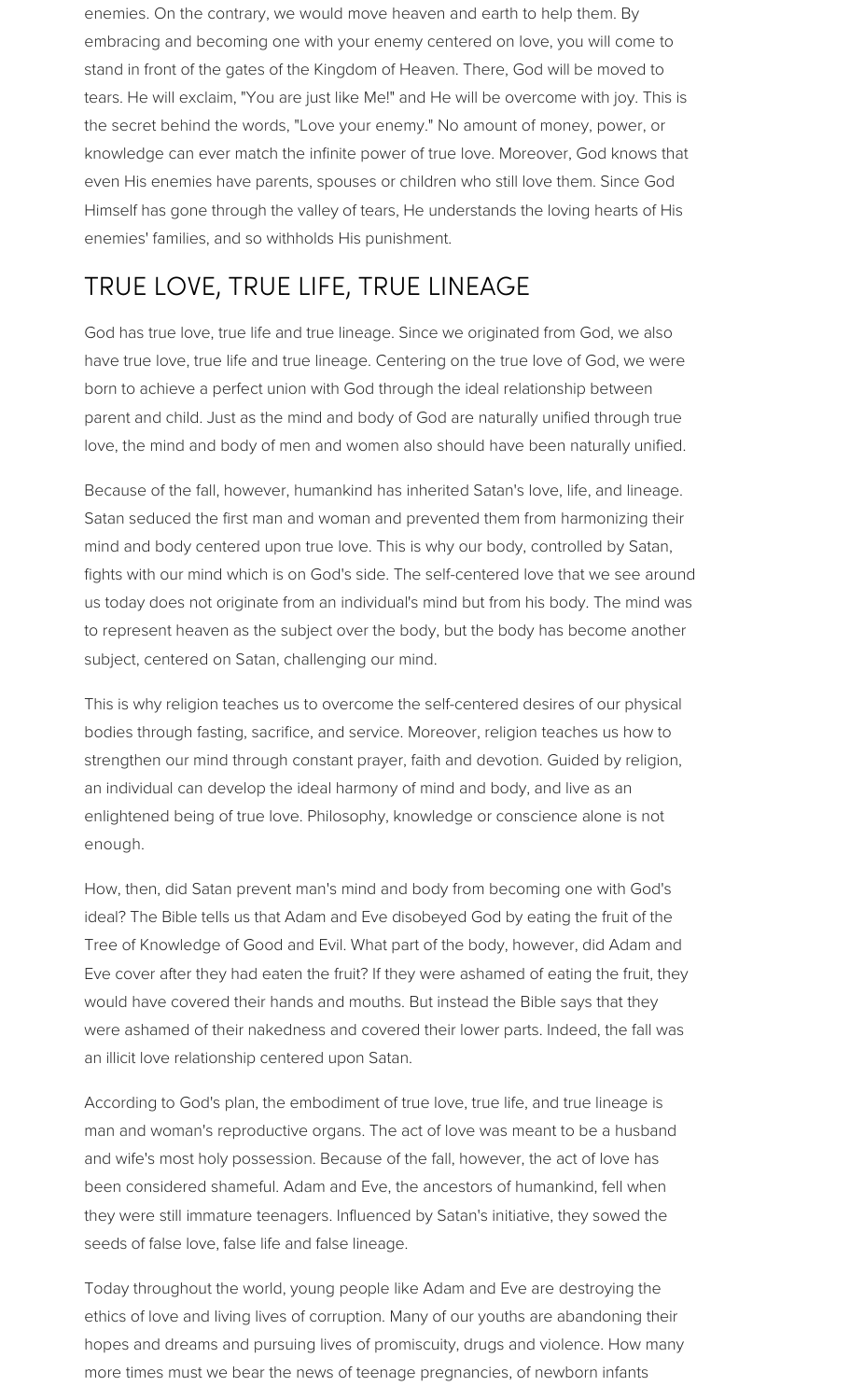addicted to cocaine, and of schoolboys getting shot and stabbed in our schools? When we see these phenomena, we know that the age of Satan's dominion has reached its climax.

Throughout history, any city or country that has ignored God and engaged in wanton behavior has been destroyed. Sodom and Gomorrah were destroyed by fire and brimstone. Rome was destroyed because its citizens became morally decadent.

Look at America, Europe, Japan and the other developed nations of the world. Who can control the hedonistic way of life that only seeks to stimulate our carnal desires? We have to realize that this life, based on the desires of the body, will ultimately lead us into ruin. This decadent path is not what our minds want. In fact, our original minds are crying out in despair.

Humankind, which fell and became allied with Satan, is like the wild olive tree. Therefore, the wild olive tree must receive the branch of the true olive tree through which the wild olive tree can be adopted into the true lineage of God. God has prepared the religious people, and people of good conscience, of the world so they may be adopted into the true family of God when it appears on earth. Only as part of God's true lineage can we fulfill God's original ideal of true love. This is the reason the Messiah must come.

Ladies and Gentlemen, what is the Messiah?

The Messiah is the True Parents of humankind. God's original plan was to establish perfected Adam and Eve as the true ancestors of humanity. Satan, however, invaded this ideal, and God, ever since, has been working toward the emergence of ideal True Parents through which all humankind can be restored. As True Fathers and True Mothers ourselves, we must vanquish Satan, liberate humanity and build the Kingdom of Heaven on earth.

As God's sons and daughters we must inherit God's love, life, and lineage. Moreover, we must also inherit True Parents' love, life, and lineage. Then we will have achieved unity between heaven and earth, vertical and horizontal, and mind and body. This will be the starting point for the eternal world of peace.

My dear guests of the Women's Federation for World Peace!

Starting now, in this year of the woman, we must be the model movement of true love for the whole world. We must begin with ourselves and unify our minds and bodies and become vertically connected with God's true love. We must then live for the sake of others to bring about love and understanding with those around us.

The Women's Federation for World Peace recognizes that the moral and spiritual roots of this great nation are still alive. Let us help each other, let us commit our time, let us share our ideas and our strengths to accomplish this noble cause. Centered on our leadership then, ideal families will join together and create the ideal nation and world. Upon this foundation, the Women's Federation for World Peace soon will initiate the Family Federation for World Peace.

My dear sisters, let us pledge to shed our blood, sweat and tears for the purpose of creating a world centered on God and true love.

Let us all rise up and take the lead in completing this historic mission.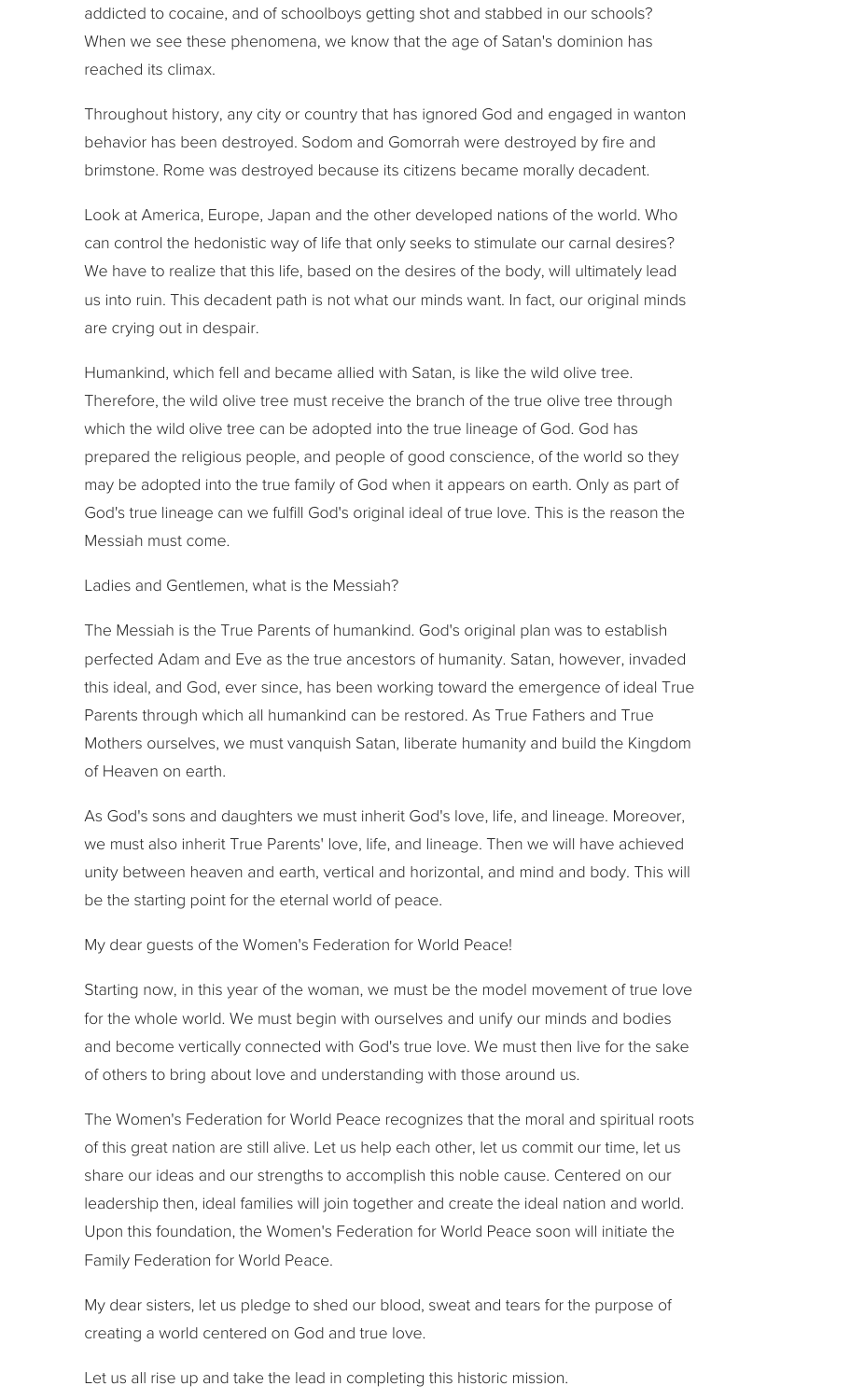May God bless all of you, your families and your nation.

#### **PREVIOUS** THE HOPE FOR HUMANITY COMES **FROM MOTHERS**



481 8th Ave. Suite 1228, New York, NY 10001 - 1 (212) 302-8837 - info@wfwp.us Copyright © 2019, Women's Federation for World Peace USA - All Rights Reserved

Member Only **Webinar Access**  WFWP Leader Resources

Back to Homepage

**Privacy Policy**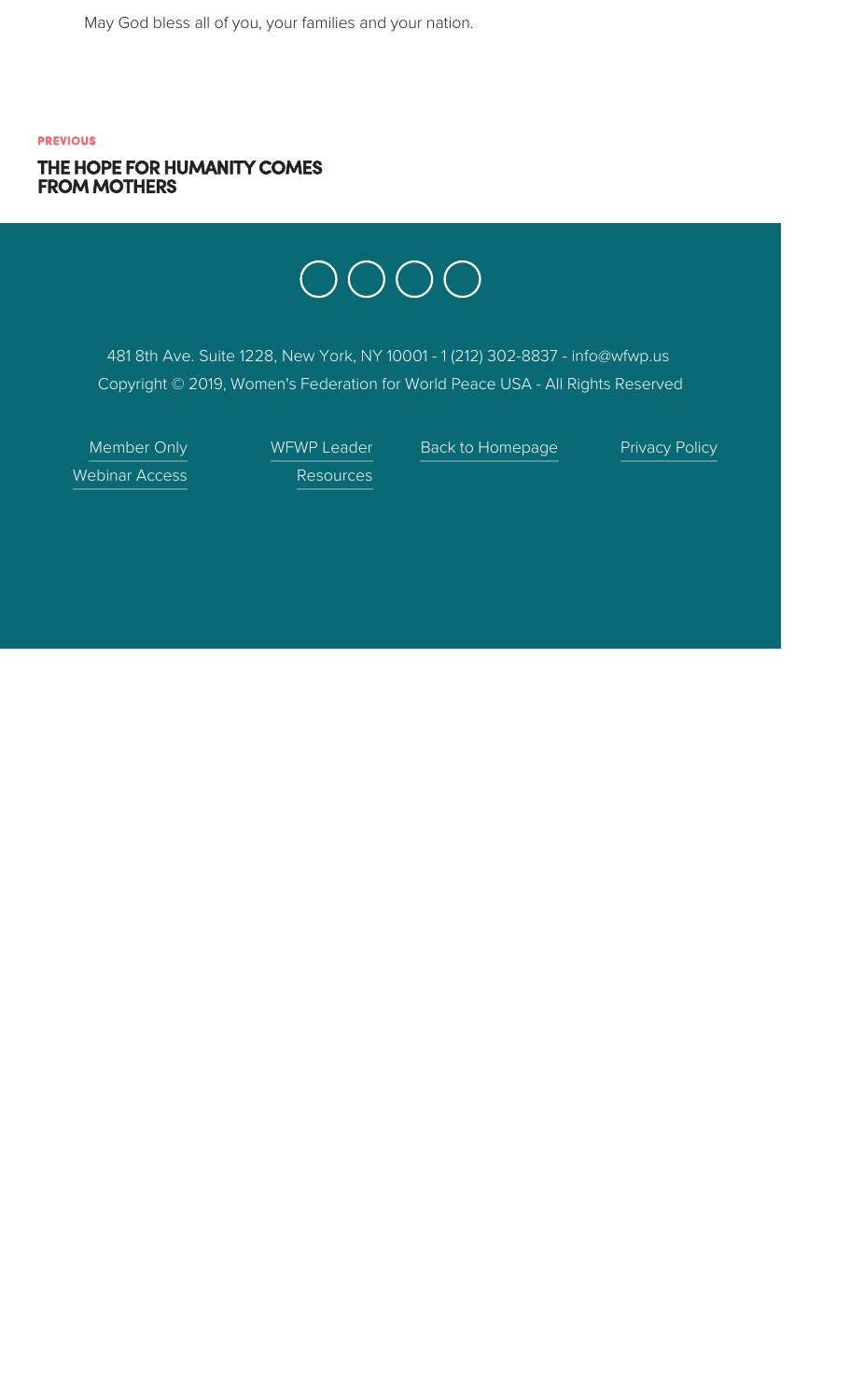

ABOUT US WHAT WE DO **NEWS GET INVOLVED CONTACT** 



Q

# THE HOPE FOR HUMANITY COMES FROM **MOTHERS**

April 10, 2002 · Dr. Hak Ja Han Moon



#### TENTH ANNIVERSARY OF WFWP

Distinguished guests, leaders of women's organizations, members of the Women's Federation for World Peace. Today, as I stand here before you, I am filled with many deep emotions. In particular, I feel a deep sense of gratitude to God, who has guided our federation with true love for the ten years that have passed since its founding.

My husband, the Reverend Sun Myung Moon, and I jointly founded the Women's Federation for World Peace with the purpose that it would proclaim the arrival of the era of women and function as a pivotal organization for the women's peace movement.

This federation was not founded simply as another women's organization among the many that already exist. Rather, the first and foremost characteristic of WFWP is that it was founded for the providential purpose of realizing God's ideal world, a world which centers on the ideal of True Parents.

Moreover, WFWP is not an organization for the recovery of women's rights, and is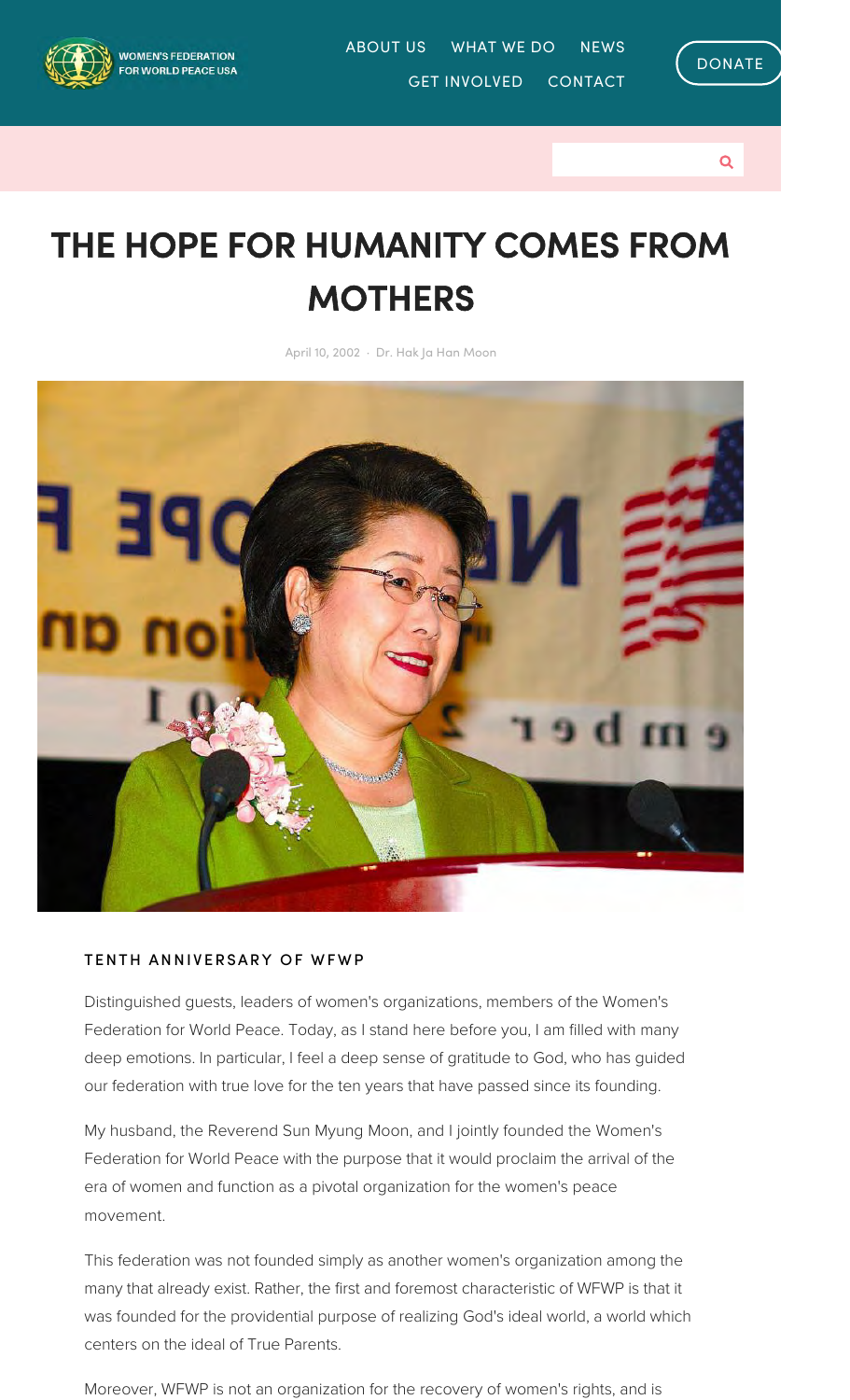fundamentally different from such women's organizations that exist chiefly to influence men. Such organizations seek primarily to expand women's rights, to promote equality of the sexes, or to improve working conditions for women and are, for the most part, external, political, and confrontational in nature.

According to Reverend Moon's teachings, women do not exist to confront or struggle against men, but rather they exist as individual embodiments of truth, representing one side of the two aspects or *dual characteristics* of the invisible Creator, God. In other words, women represent one aspect of God's internal and external characteristics, and the one aspect of God's original masculinity and femininity.

According to the principle through which God created the universe, all things exist in couples, as an initiating subject and a responsive object team. A woman is thus a whole and perfect partner through whom a man can achieve harmonious unity in the ideal of God's principle.

Likewise, a woman does not exist to be a man's assistant or simply an object of his protection, but rather is an independent entity who brings completion to a man by standing in a position that represents the other aspect of God. In the ideal of true love, a woman exists as a man's noble partner, as the recipient who can reciprocate his love. From the perspective of value, a man and a woman are equal.

A man and woman who are united through the power of original, true love acquire entitlement to a single common status. They also share entitlement to participate together and be with each other, whatever the situation or location. Moreover, a man and woman united in true love also share an ideal right of inheritance; they share ownership of each other's things, for she is his second self, just as he is hers.

Thus, a man and woman united in God's true-love ideal share fully and totally all rank and position, all rights of participation, and all rights of possession. Men and women were created to be equal in terms of value when they are centered on true love.

Naturally, then, a man and woman should not exist in a relationship of hostility or opposition, where the characteristics and qualities of the other are to be mimicked or coveted. There is no need for that, because man and woman belong to each other. Their relationship is designed to be one where all their qualities as well as possessions are shared with each other so as to bring each to completion and perfection, and thus together become something greater than the sum of the two.

Women have the important role of bearing children, raising them, and guiding the family as God's representatives -- with the uniquely feminine sense of affection and love that God has granted to women. This original feminine nature is something God endowed each woman with.

By nurturing the fruits of love and investing in her children s upbringing, a woman connects and extends the traditions and lineage of her family. For this reason, although her external efforts are important, the role of the mother in cultivating character and raising her children to have healthy, wholesome natures is the highest function of motherhood. In fulfilling this role, mothers truly represent the heart of God.

As the future unfolds, humanity will have no option but to live interdependently in a pluralistic, global society. A culture of peace will be established all across the globe. When this happens, the precious role of women who are grounded in the love of God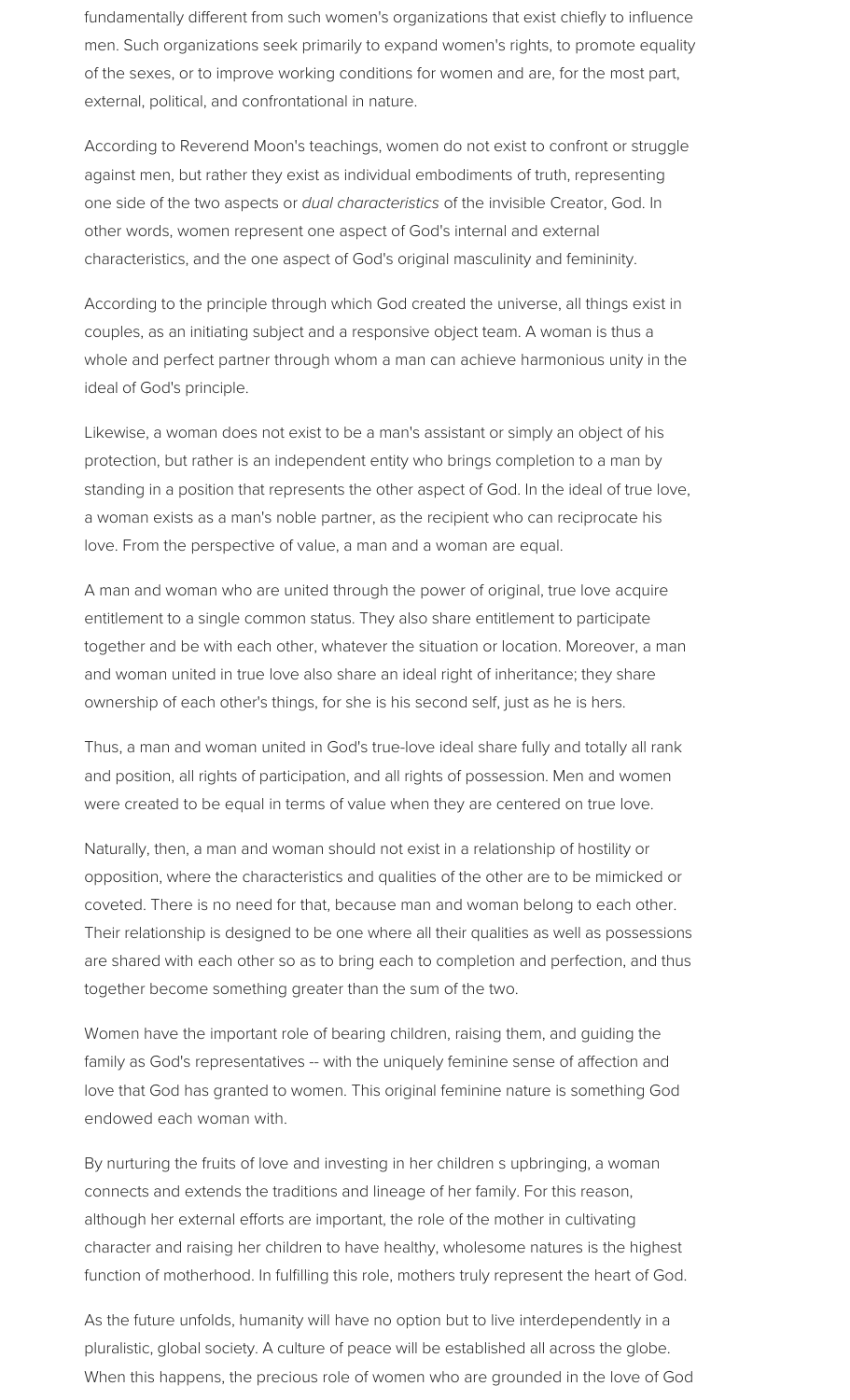will be recognized as an absolutely essential ingredient not only for the family, but also for society, for the nation and on the global level as well.

That is because women play a sacred role that is both historical and related with the blood lineage. We carry the future of humanity in our wombs; we give birth to and nurture humankind's potential. If the role of mothers is ignored, where will the hope and future prospects for humanity come from?

In the worldwide peace movement led by WFWP, women play the central role. Members of WFWP should feel proud that the work we are doing across the globe deals with such a unique area and has such providential significance. We should also be grateful that WFWP can carry out its work under the direct guidance of the True Parents.

Over the past ten years, I have been privileged to give talks and keynote addresses in the parliamentary halls of many nations across the globe, from the UN headquarters to the U.S. Congress and Japanese Diet. We have held hundreds of international meetings where I delivered the message of the Women's Federation. Sometimes the audience comprised several hundred people, sometimes ten thousand, and sometimes more than a hundred thousand people.

I have been fortunate to have been able to carry out a number of global tours embracing North and South America, Europe, Asia, including Russia and China, Oceania and Africa. During these tours, my message has always been the proclamation of the era of women and an emphasis on the role of women in bringing about world peace.

We have addressed the serious crises facing modern civilization, including decadence among youths, family breakdown, teenage and single parenthood, AIDS, drug abuse, crime and national instability. Moreover, we have the raised the issue of ethics and morality centering on the family, and shown the need for the establishment of a new value system aligned with God's truth. In short, we have rung the warning bell.

Consequently, in each nation across the globe, movements for:, national reformation and social restoration are being led by inspired and enlightened women motivated from within. These movements are creating a foundation of hope throughout the world.

So once again, I would like to take this opportunity to thank and congratulate the members of the Women's Federation for World Peace. In more than 180 nations around the world, and particularly in South Korea, Japan and America, you have participated with fervor and accomplished many tangible results for our cause.

#### **Beloved leaders of women everywhere!**

What should be the central direction and activities of the women's peace movement during the coming ten years? Reverend Moon has focused on the year 2012 as the year in which the ideal world of peace -- the hope of humanity and God alike - needs to be substantially realized. To that end, he is at this time heading up a global movement for the practice of true love. Likewise, for the Women's Federation for World Peace, the next ten years will be a very important period.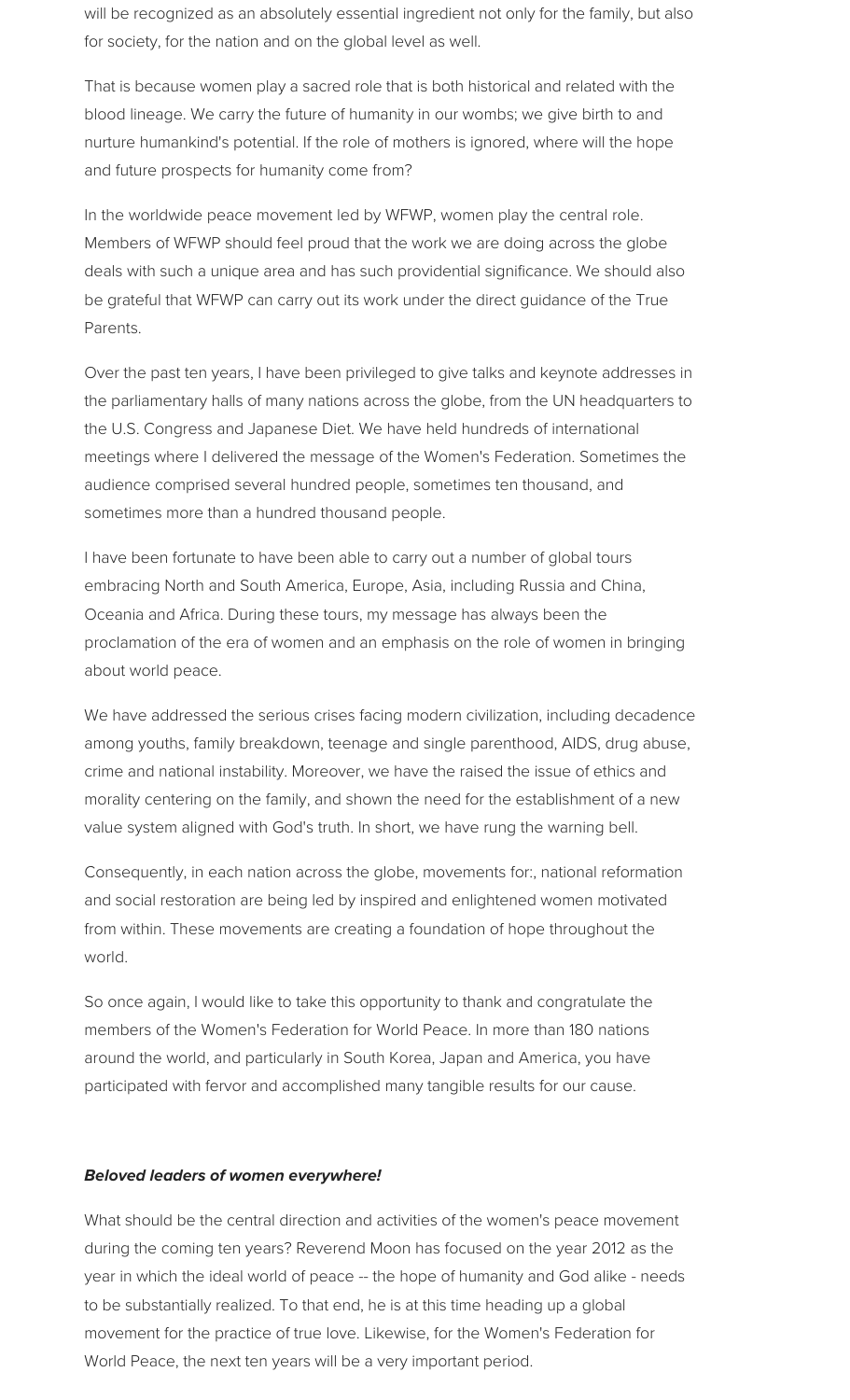The world of peace is not initially accomplished on the global or even national level. Peace must first be realized in the individual and in the family because these form the basis for all human organizations and systems. Core issues of world peace essentially depend on the question of how peace can be attained within the individual and the family.

The original ideal of God's creation was to accomplish the Kingdom of Heaven on the earth, and beyond that, a world of the ideal of love that also embraced the spiritual dimension. Thus, a Kingdom of Heaven both was to be formed in both the spiritual and physical worlds. This ideal was to be achieved by expanding the model of an ideal family to the world level and then the cosmic level. For this reason, a family of true love is the fundamental unit and basis of an ideal world of peace.

When true parents, a true husband and wife, and true children all attend God and form a true family of peace, and when that family expands to form a clan, nation and world, true world peace will be realized. The role of the mother and wife in creating peace in the family is an absolute and eternal one.

Today, immorality and decadence are spreading over the world and the family is crumbling under the influence of soaring divorce rates and increasing self-indulgence among youth.

In these circumstances, the true family blessing movement and the pure love youth education that WFWP is promoting worldwide are, in the fundamental sense, movements for peace. They are movements that can save the nation and save the world unique peace movements of the highest dimension driven by the power of God's true love.

I believe that we members of WFWP need to have a special sense of mission in our work. Based on the moral laws and principles of the universe, we need to make our families whole and sound in accordance with the heavenly way of life. We have to point our societies in the right direction and make our nations righteous and strong.

Thus, participation by women is needed in all aspects of society, from diplomacy and politics to the economy and legal system reform. Women also need to be active in education and culture, in sports and the arts, not to mention the diverse activities of NGO<sub>s.</sub>

However, I want to emphasize that before all these things, the highest priority for our activity needs to be education of our society in a righteous value system, and the True Love and True Family movement. We need to encourage and foster the practice of living for the sake of others.

Moreover, we women have to be the vanguard of the movement for unification. It has always been a clear objective of our federation to carry out a number of activities that will aid the reunification of the Korean peninsula, for example. Women have to take the lead in both national and global unification by providing an example through education based on a true value system and the practice of true love.

War and conflict arise when we attempt, from selfish motives, to acquire things, such as land or possessions that belong to others. Conversely, peace is realized when we invest ourselves for the sake of others; in other words, when we practice true love.

For some time now, our federation has invested its heart and soul in developing our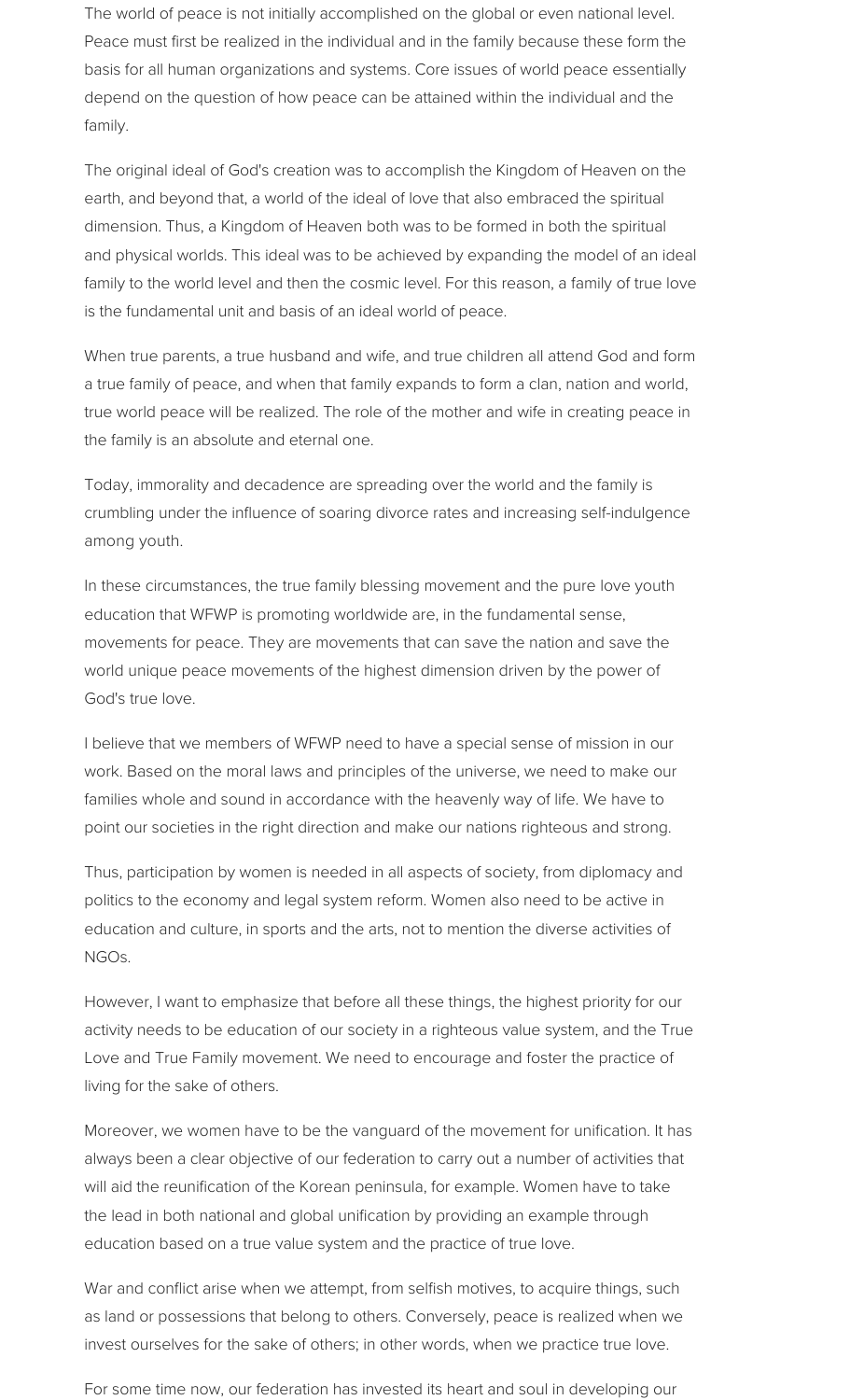Service and Sharing for the Neighborhood and Society activities. These activities will surely become a precious foundation for peace in the future.

This year, we initiated the 1% Love Sharing Project to practice true love and help our compatriots in North Korea; particularly women and children. In my view, this campaign exemplifies the spirit with which WFWP was founded. As a campaign that emphasizes the practice of true love and sharing, this project is being developed in many nations around the world. Transcending religion, race and nationality it is rising above the established conflict-centered framework to bring peace in a tangible way.

In recent years, WFWP has worked hard to build bridges of peace between nations in many parts of the world, under Reverend Moon's guidance. An example of this is the creation of sisterhood relationships between 320,000 South Korean and Japanese women. Sisterhood ceremonies between women of different nations have now firmly taken root as an integral part of many international conferences and as a concrete practice for the realization of peace.

In the future, WFWP will pursue the growth of our active efforts for peace by developing a joint platform embracing many different fields, including education, culture, sports and the arts. This will be achieved through cooperation that transcends nationality, race, religion and different NGOs.

Moreover, bringing together women from all over the world in harmony and cooperation, we will further volunteer activities based on true love-so that more and more people can become the recipients of love in a tangible way.

My dear members of the Women's Federation! In the twenty-first century, men and women together must become the main players of world history, cooperating as the driving force for the realization of a world of peace. The central role of women is all the more vital if the unfolding century is to be characterized not by power and technology, but by culture and by love.

It is my fervent hope and expectation that the members of WFWP will take the lead in quiding the movement for restoring true families. That movement is the basis and foundation for the realization of a world of peace.

Enlightened women are the centre of the love, peace and service that preserve the family, and a sound, healthy family is the school of love and virtue. The starting point of world peace lies with the mothers at the centre of such families, families that perfect and bring to fruition God's true love.

We must all push ahead in the conviction that no matter how wounded and scarred this world becomes, it can be healed and cleansed by the substantial work of a women's federation united in the vision of God's true love. If we have that determination and if we make that effort, then God's absolute authority will be with us, as will be the blessing and guidance of the spiritual realm.

Let us all stand up and be counted; let us complete the building of an ideal world of peace both on earth and in the spiritual world.

In conclusion, let me thank you, both our distinguished guests and federation members, once again for taking the time from your busy schedules to allow us the pleasure of your presence today.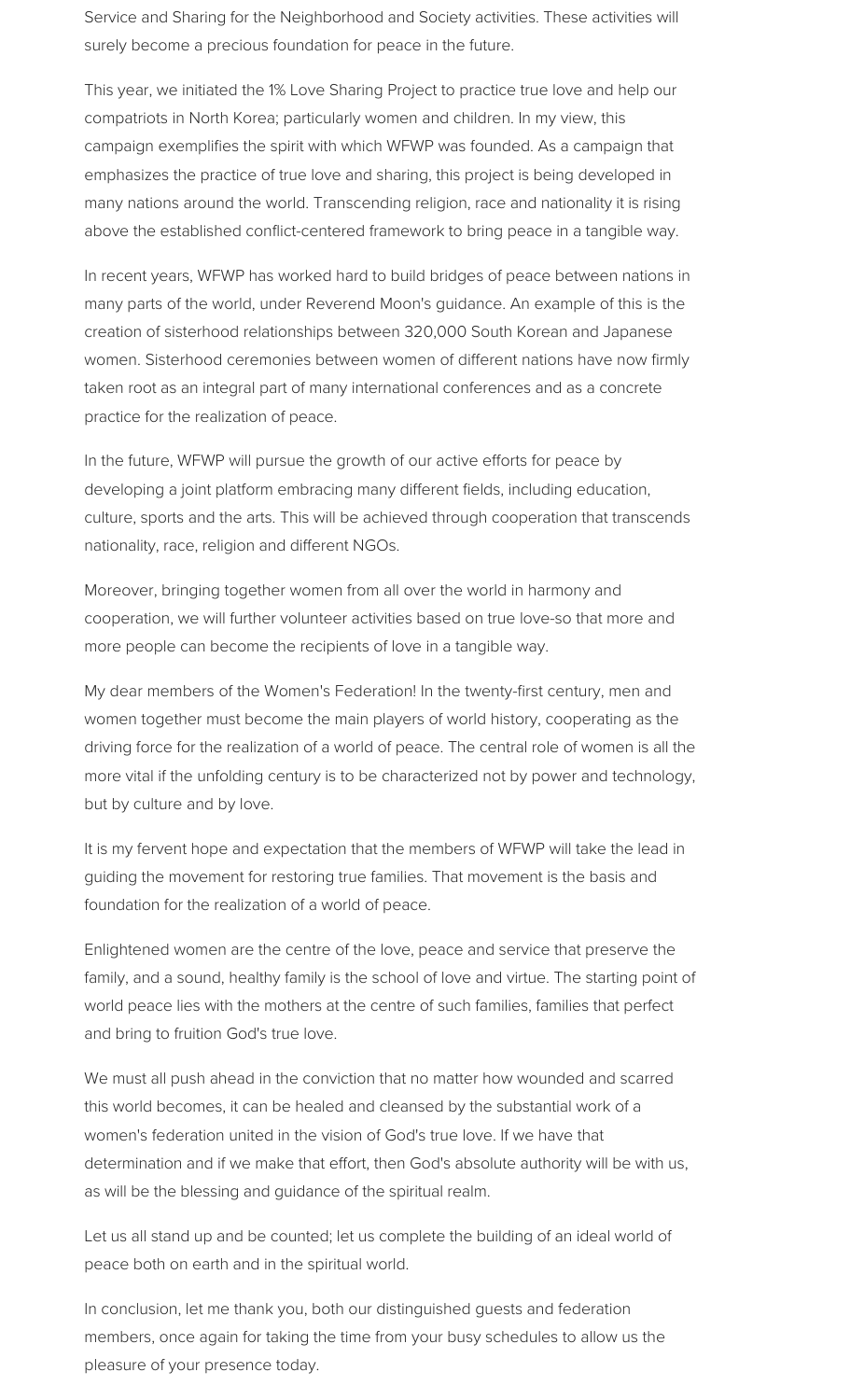#### **WFWPI DECLARATION FOR WOMEN'S MIDDLE EAST PEACE INITIATIVE**

#### **WOMEN'S ROLE IN WORLD PEACE**

# OOOO

481 8th Ave. Suite 1228, New York, NY 10001 - 1 (212) 302-8837 - info@wfwp.us Copyright © 2019, Women's Federation for World Peace USA - All Rights Reserved

Member Only **Webinar Access** 

WFWP Leader

Back to Homepage

**Privacy Policy** 

Resources

**NEXT**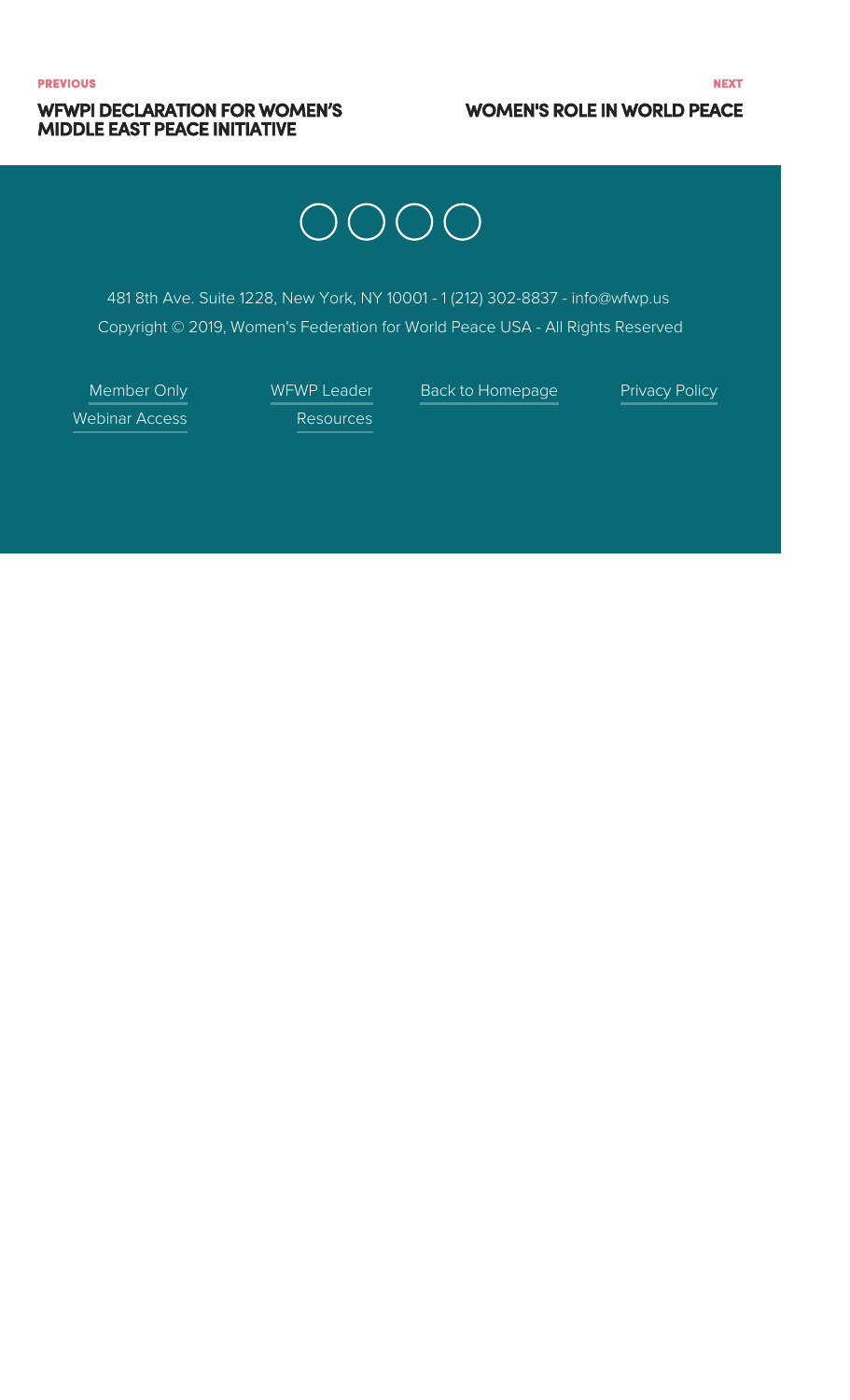

ABOUT US WHAT WE DO **NEWS GET INVOLVED CONTACT** 



Q

## **WOMEN AS THE TURNING POINT FOR PEACE AND THE ABEL WOMEN'S UN**

November 21, 2011 · Dr. Hak Ja Han Moon

Distinguished guests from around the world, peace leaders and women representatives from all 50 states of America!

Dear members of the Women's Federation for World Peace USA, and WFWP International.



My husband, the Reverend Sun Myung Moon, who has ascended to the spirit

world, and I, would like to extend our sincere welcome to you for coming to Las Vegas to attend this historic WFWP USA Turning Point Assembly for the 'Abel Women's UN.' We are gathered here to commemorate the twentieth anniversary of the Women's Federation for World Peace in the United States.

First, I would like to express my sincere gratitude to the seven million caring leaders and citizens from 194 nations who sent their great love and respect to me upon the passing of Rev. Moon. Thank you to all who visited the prepared altars around the world to offer condolences.

Rev. Moon came to earth as the True Parent of humankind, and proclaimed throughout his life, the vision of an ideal world that was God's purpose at the Creation. He devoted all his effort, often at the risk of his life, to promote a peaceful world where conflict and war could no longer exist.

This past July 16, after completing a busy schedule in America, Reverend Moon and I returned to Korea where we proclaimed it the providential homeland of God. Immediately upon our arrival, we held the inaugural rally for the 'Abel Women's UN' an organization led by women that will play an active role in building a peaceful world in this new era.

The event was attended by 25,000 people at the World Peace Center in Cheongpyeong, Korea. Among them were women leaders representing 194 nations.

Beloved women leaders: that was the last providential event on earth that Rev. Moon hosted. About 50 days later, he put the providence on earth in order, and then prayed the words, "I have completed everything." Soon afterward, he passed into the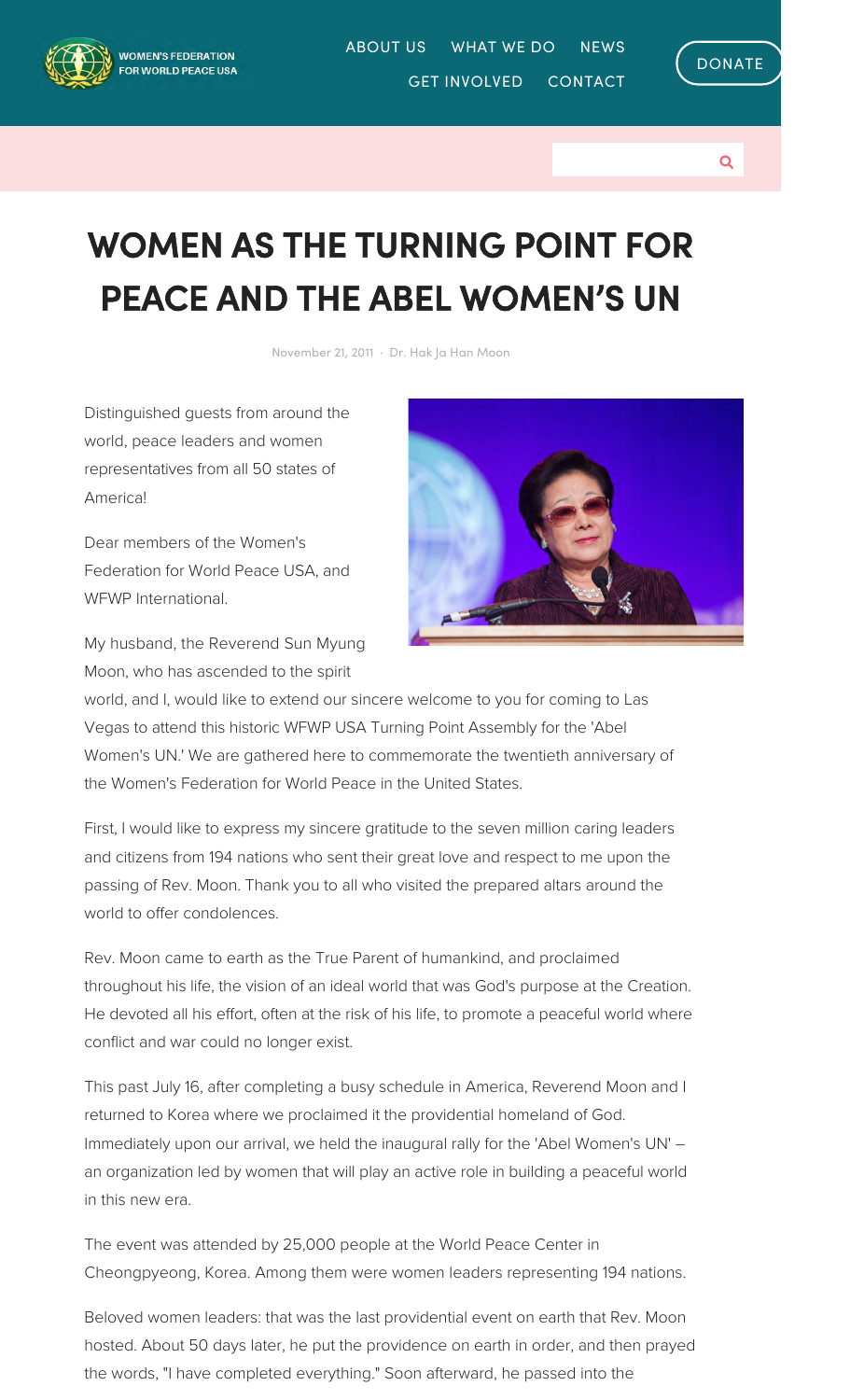heavenly realm. In the Korean language, this transition is called the seonghwa, which means "Ascension of Peace and Harmony."

#### CREATION OF THE ABEL WOMEN'S UN

Beloved women leaders from around the world, we now carry the heavy responsibility to complete the providential mission of the 'Abel Women's UN,' which is the final organization that Rev. Moon and I created together.

Let me explain what I mean by the term, "Abel Women's UN."

As you may be aware, people who endured unbearable suffering all over the world in the aftermath of the catastrophic Second World War, founded the United Nations with a deep yearning for peace based on the viewpoint that war must never be waged again. This was in accordance with God's will.

However, what is the reality today? In the almost 70 years of the United Nations' existence, it has been unable to prevent the outbreak of war, including the Korean War. Although the Cold War has ended, the world is still not free from the threat of war. There are still conflicts large and small which stem from divisions between rich and poor, different races, and people of different faiths. Despite the original intention of its founding mission to maintain global peace, the UN has seen repeated breakdown in its efforts to attain that noble goal.

At the time of the inauguration of the UN, there was a compromise negotiated between the United States and the former Soviet Union, rendered by the confrontational structure of the Cold War. As a result, the UN was limited in its ability to bring about a lasting world peace sufficient to transcend the interests of individual nation.

This is why we have proclaimed that, from the viewpoint of God's Will, the UN has been unable to emerge from the position of 'Cain' – representing a secular view of life from which the heart of God is missing. We now emphasize that the re-creation of an Abel United Nations that recognizes God, is an absolutely critical step toward building a world of lasting peace.

Unending peace for humankind is what God envisioned at the time of the Creation.

#### Respected women of peace!

The United Nations has struck a brick wall and is unable to move beyond merely attempting to balance the self-interests of its individual nations. Until now we have depended on government organizations, created by men, to bring about global peace. To surmount the limitations of their efforts, I believe that a peace movement of nongovernmental organizations (NGOs), guided by women, should take root as the cornerstone of a new system that can resolve problems arising with respect to world peace.

Such a dynamic women's peace movement can only be realized through global cooperation that goes beyond the NGO level. It is our sincere hope that the launch of the 'Abel Women's UN' can establish itself as a starting point in society, with the new leadership paradigm of the Global Women's Peace Network (GWPN).

#### A NEW WOMEN'S PEACE MOVEMENT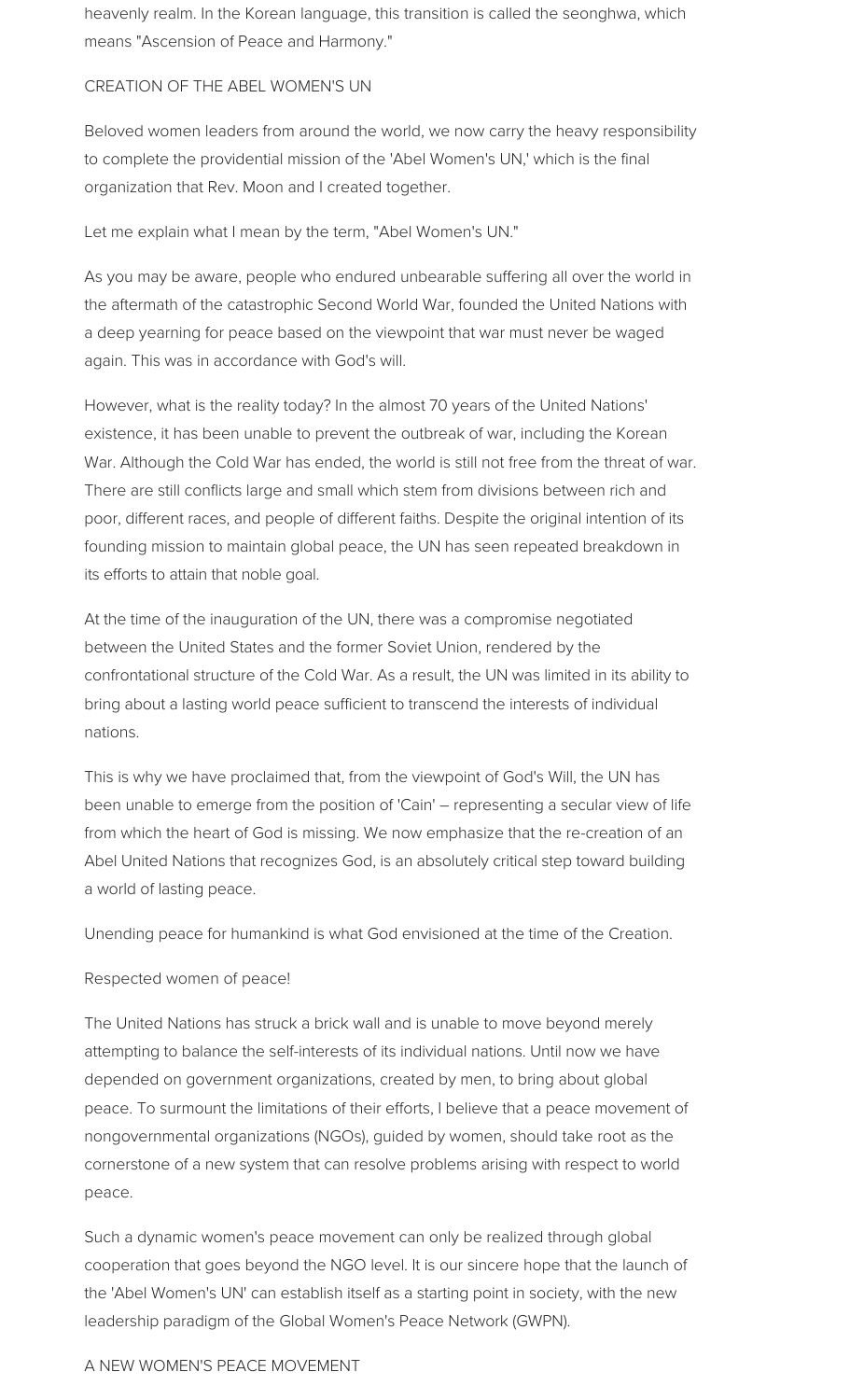Looking back, today's historic 'Abel Women's UN' assembly actually began in 1992 with the establishment of the Women's Federation for World Peace, which the Reverend Sun Myung Moon and I jointly founded as a central organization for a new women's peace movement. With the declaration of "the advent of the global era of women," by Rev. Moon, WFWP was inaugurated on April 10, 1992, at Olympic Stadium in Seoul, in accordance with the Will of Heaven. That inaugural event was attended by women representatives from some 70 nations plus 150,000 Korean women.

The goal of WFWP was not to become another secular women's organization. It does not aim to be an external, political, or combative women's rights movement targeting the misdeeds of men. Nor does it exist just to advocate the expansion of women's rights, gender equality and the women's labor movement. Rather, it is a global peace movement on an entirely new level with the providential significance of realizing the ideal world that was God's vision at the time of Creation.

WFWP was inaugurated in an historic moment of providential significance, and has engaged in diverse activities over the past 20 years, geared to realizing the vision and ideals of pure love, happy families, and a peaceful world that transcends the barriers of race, religion, language, and national boundaries. This has been carried out in the spirit of Rev. Moon's founding message, which urged us to expand a model movement of true love to the whole world based on living for the sake of others.

WFWP is an organization compelled by maternal love. We have achieved remarkable growth and development through promoting the establishment of families centered on true love. Its extensive educational programs and worldwide volunteer activities are aimed at elevating the status of women. These activities have contributed to the alleviation of international conflicts and have excelled at promoting reconciliation.

In September 1993, after only one year of active service, I was invited to give an address at the UN headquarters in New York; and then, after three years of sincere investment and hard work, the Women's Federation for World Peace was approved by the United Nations' Economic and Social Council as an NGO in General Consultative Status, which is the highest status given to an NGO by the United Nations. Since then, our status has been approved continuously at the reevaluations held every four years. I am confident to say that these reviews reveal and endorse our true value, based on our activities and achievements. Among the more than 3,500 NGOs affiliated with the UN, only 140 have received the General Consultative Status that WFWP has achieved.

#### SUBSTANTIAL EFFORTS TO BUILD PEACE

Our WFWP Women's Conference for Peace in the Middle East has been held every year since 1997. It has attracted much interest and participation from women leaders of more than 20 nations from the Middle East. It has now expanded and given birth to more concrete activities in the field, which I am glad to be able to report.

For example, this year WFWP sponsored the sixteenth annual Middle East Conference, which was held as a session of the Human Rights Council at the United Nations Office in Geneva. That conference, entitled "Children affected by conflict and disaster: Prevention, protection, healing and empowerment" was attended by women leaders from 18 nations of the Middle East and by diplomatic officials, UN ambassadors to Geneva, representatives from UN agencies and global NGOs from around the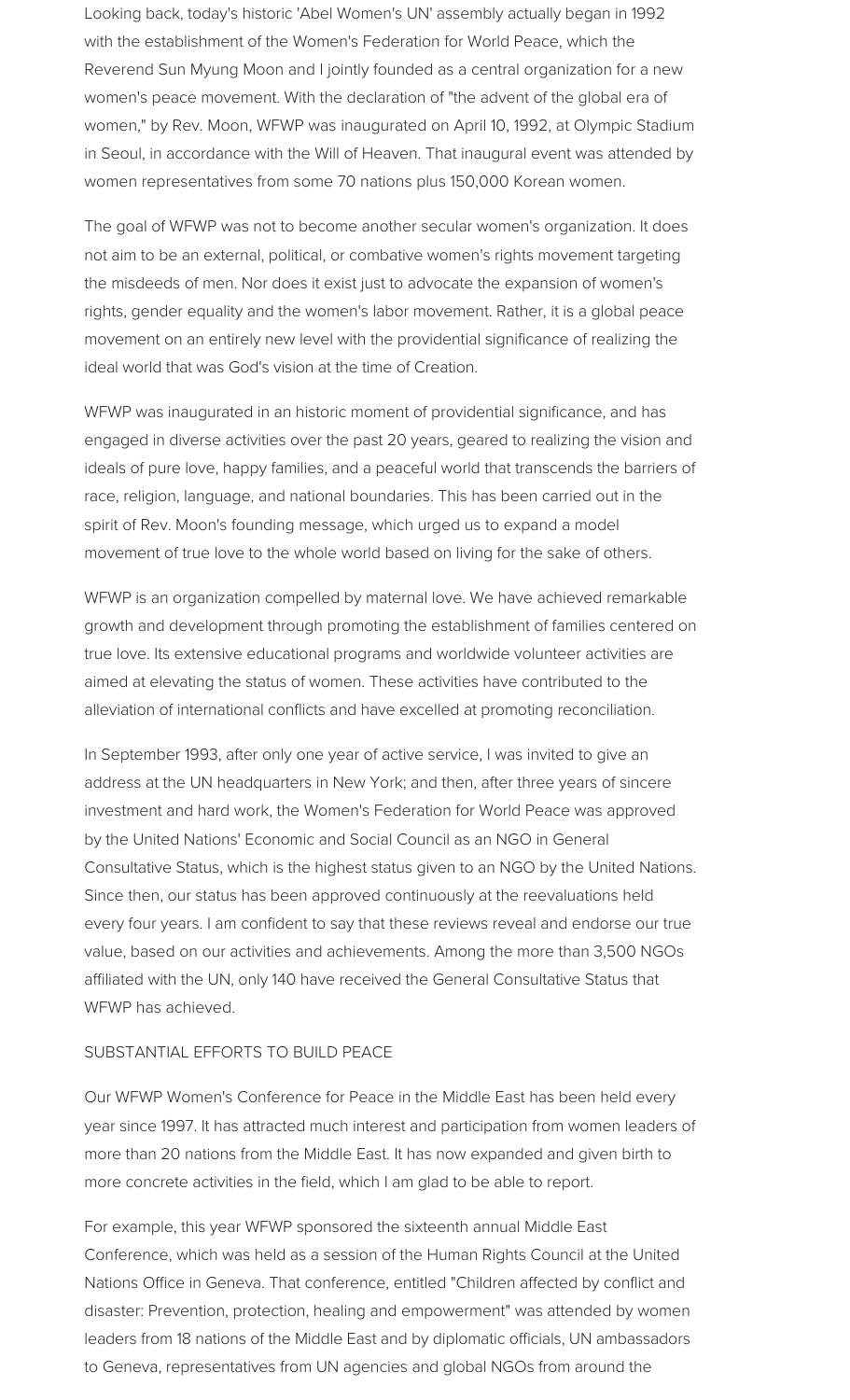world. These 180 or so participants came together to discuss this very severe issue of children's protection. The women gathered came to many serious conclusions, and resolved to apply solutions in the field, and to reconvene with their results and finding.

Today, each of the WFWP chapters around the world is actively conducting relief work to address problems caused by natural calamities and poverty in various parts of our global village. One outstanding program is the "1% Love Share Project" which helps women and children in North Korea. Their slogan, "Let us share a little of what we have," has helped to reach so many people and, I am happy to tell you, they have achieved wonderful results.

From the founding of WFWP, and reaching the highest status as an NGO in consultative status under the UN, our members have never lost their vision for a loving and safe world, and have quietly pioneered the path of a women's peace movement with an unwavering heart. WFWP stands at the center of a new women's movement for world peace, continuing to emerge fresh and vibrant with the power to heal.

At this time, I would like to request a big round of applause to express our infinite gratitude to these women leaders all over the world who have never held back in their encouragement and participation.

However, WFWP must not remain at its current level. It must now develop to the next level by working in common cause and cooperation with women leaders and NGOs from all parts of the world, to serve greater numbers of women and families in smaller and more remote parts of the world.

WFWP should go beyond the level of a women's NGO, and bring together governments, organizations and individuals from every country to forge a unified international effort modeling the ideal of the 'Abel Women UN' by utilizing the Global Women Peace Network. Let's work together to bring this about, and in fact, it is God's absolute decree.

#### FOUNDATION DAY IS JUST AHEAD!

In giving my sincere congratulations and encouragement to the excellent women here today, I would like to declare the launch of the United States Assembly for the 'Abel Women's UN'.

As we usher in an age of universal and historic revolutionary change, I would like to emphasize the shining truth that women make up half the world's population. Let us now become aware of our historic mission to expand the scope of our activities to all regions of the world.

Beloved women leaders who seek peace! What is the path that humankind should take today? In the end, the problems afflicting humanity can only be resolved through the logic of love and the understanding that we are all one family under God. This is the teaching of true love with God at the center that my husband and I, as the True Parents, received from Heaven. We have championed and taught this precious truth throughout our lives. This ideal represents the path that will lead humanity to a world of everlasting peace and happiness.

This is a historic time of a great cosmic revolution in which we must change history. We must harmonize the spiritual and physical worlds and create the ideal kingdom of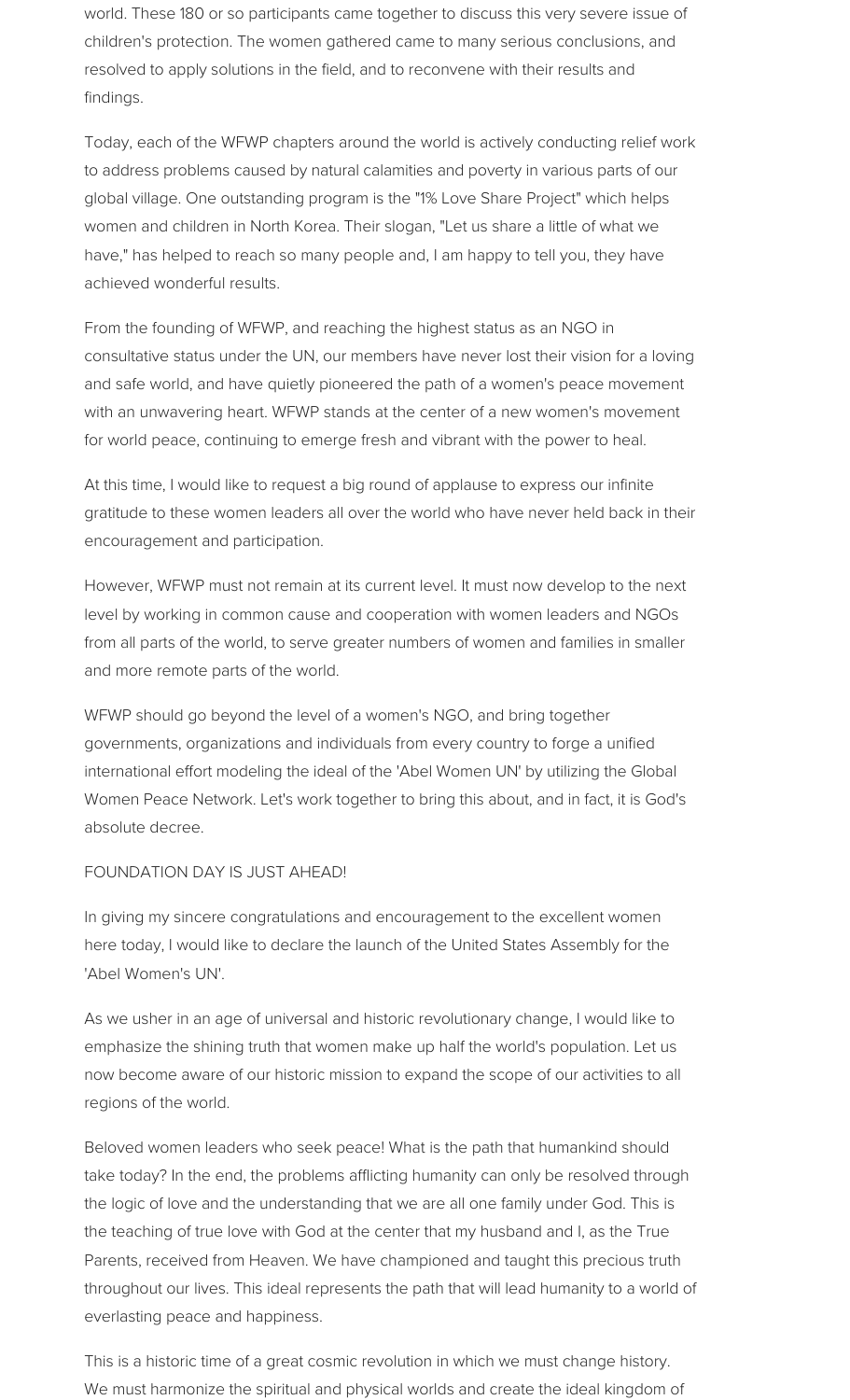heaven that God has longed for since the beginning of time. We can no longer postpone or delay it. Heaven has already proclaimed that the thirteenth day of the first lunar-calendar month in 2013 will be Foundation Day.

Therefore, it is now time for all people to be humbly obedient to Heaven's decree. I hope you will bear in mind today, that this fateful date of Foundation Day is approaching and that we need to devote ourselves completely with a commitment of intense sincerity until that day comes. Let us go forward together, following the guidance of True Father, the King of Peace, and Savior of Humanity, who now presides over God's Providence from the heavenly realm, and that of True Mother here on earth!

Beloved women leaders! The course for humanity is set. Now that we have the upcoming Foundation Day, which heaven has given us through the True Parents, what reason is there to hesitate? We now have less than four months to go. Heaven will bless your endeavors to establish a world of peace through the leadership of the Abel Women's UN.

I would like to reemphasize that the priority of the 'Abel Women's UN' is to create a true family movement that emphasizes "living for the sake of others," based on true love, and is carried out in conjunction with education focused on principled true family values.

#### WOMEN AS A TURNING POINT

#### Beloved leaders!

We women were not put on earth merely to help, or to be protected by, men. We are independent individuals who, as representatives of the feminine aspect of God's nature, are meant to help men become more complete. Through true love, women are to be men's precious partners in love. Men and women are absolutely equal in terms of value.

Men and women who unite through the true love that is inherent in the original ideal share the same position and have equal worth. Also, they attain the right to be with each other, wherever they may be. Thus, a man and woman who are brought into oneness through the original love in God's ideal of true love have been created as equal beings, sharing not only the same status and the right of participation, but also their possessions with each other.

Men and women do not need to struggle with each other, because they do not need to imitate the characteristics, dispositions or roles of the other. It is not necessary to confront, compete or covet the things of the other, or take them by force. Instead, by giving what one has to the other, with true love, and by completing the other, they can become united as a greater whole and share in a relationship of joint ownership.

Now women and men should play a major role in world history, by serving alongside each other like the wheels of a great engine pulling the construction of a peaceful world forward. Today I invite women to accept an important role and become the turning point in building a new century characterized by a loving, peaceful culture.

I sincerely ask you to follow the path of a true mother, the path of a true wife, the path of a true daughter and true sister, and the path of a true woman leader, who will build